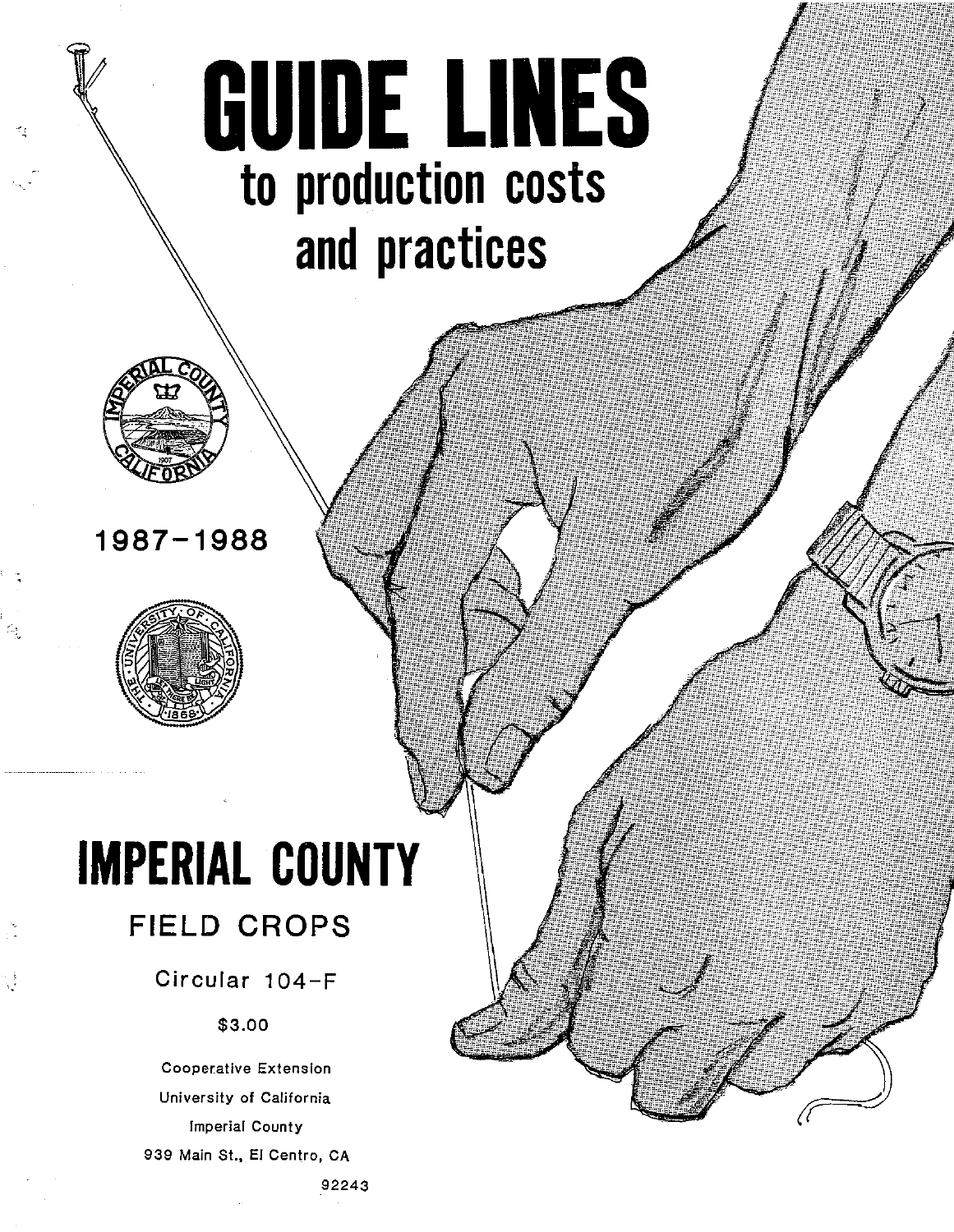## **FOREWORD**

#### September 1987

104F, Guide Lines to Production Costs and Practices, Circular cost data information for field crops; vegetable crops contains cost data information can be obtained in Circular 104V. Each publicati $\implies$ n costs \$3.00.

The figur es used in the cost data sheets were supplied to the farm advisors by independent contractors, various fertilizer and seed competinies, growers, pest control advisors, the Agricultural Commission areas Office, and the Imperial Irrigation District. The figures represent an average of custom rates charged in Imperial Valley. These figures should be used as estimates only, as exact costs will differ for each field and grower.

The cost of production for the commodities described in this publicatic is dependent on factors such as: soils, pest management, labor, method of irrigation, fertilizer requirement and appliceation methods.

The 12 per cent overhead expense of preharvest costs and land rent include off fice, utilities, insurance, finance charges, supplies, transportention, and other administrative expenses. Land rents are base on either net or gross acreage depending on the crop. The range analysis can also offer a picture of possible profit or loss situe tion.

Hagemann served as main author in the preparation of  $Robert$   $W_{-}$ this publ\_ication, and the specific crop responsibilities are as follows:

Robert W. Hagemann:

Alfalfa Hay, Alfalfa Seed, Bermudagrass Seed. Annual Ryegrass, Sudangrass, Sugar Beets.

 $\mathbb{R}^n$ 

 $\frac{d\mathbf{y}}{d}$ 

Adolph F. Van Maren:

Cotton, Cereal Crops, Field Corn.

concerning these costs should be directed to the Ouestions appropriate farm advisor.

In additi\_on, the following farm advisors contributed in their areas of  $\equiv$  xpertise:

Carl E. Besll:

Weed Control

Eric T. Netwick:

Insect Control

Franklin  $F$ . Laemmlen:

Plant Disease Control

We welcomes suggestions for improvement.

 $Sincerely$ 

is a Simply

 $RefMqio A$ . Gonzalez County  $Dir<sub>0</sub>$  ector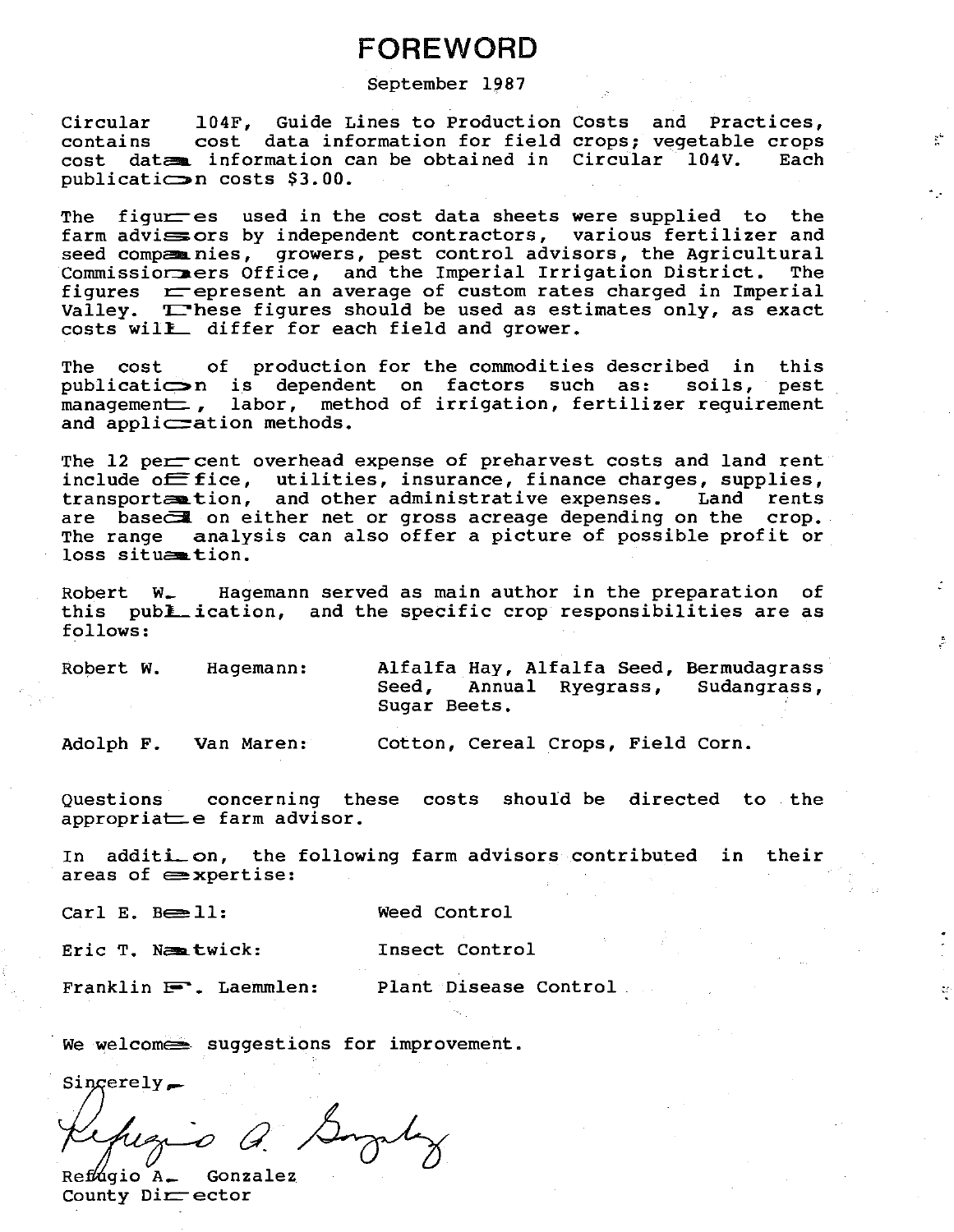## CRÓPS  $FIELD 1987 - 1988$  $I$  In perior  $|$

Page

 $\mathbf 1$ 

 $\sqrt{2}$ 

 $\overline{3}$ 

 $\overline{5}$ 

 $\overline{7}$ 

 $\overline{9}$ 

 $11$ 

 $13$ 

15

17

19

Planting Calendar Custom Rate Charges Alfalfa Alfalfa Seed Bermudagrass Seed Cereal Crops Field Corn Cotton Ryegrass Sudangrass Sugar Beets

**ALFALFA**<br>SEED

FALFA SEED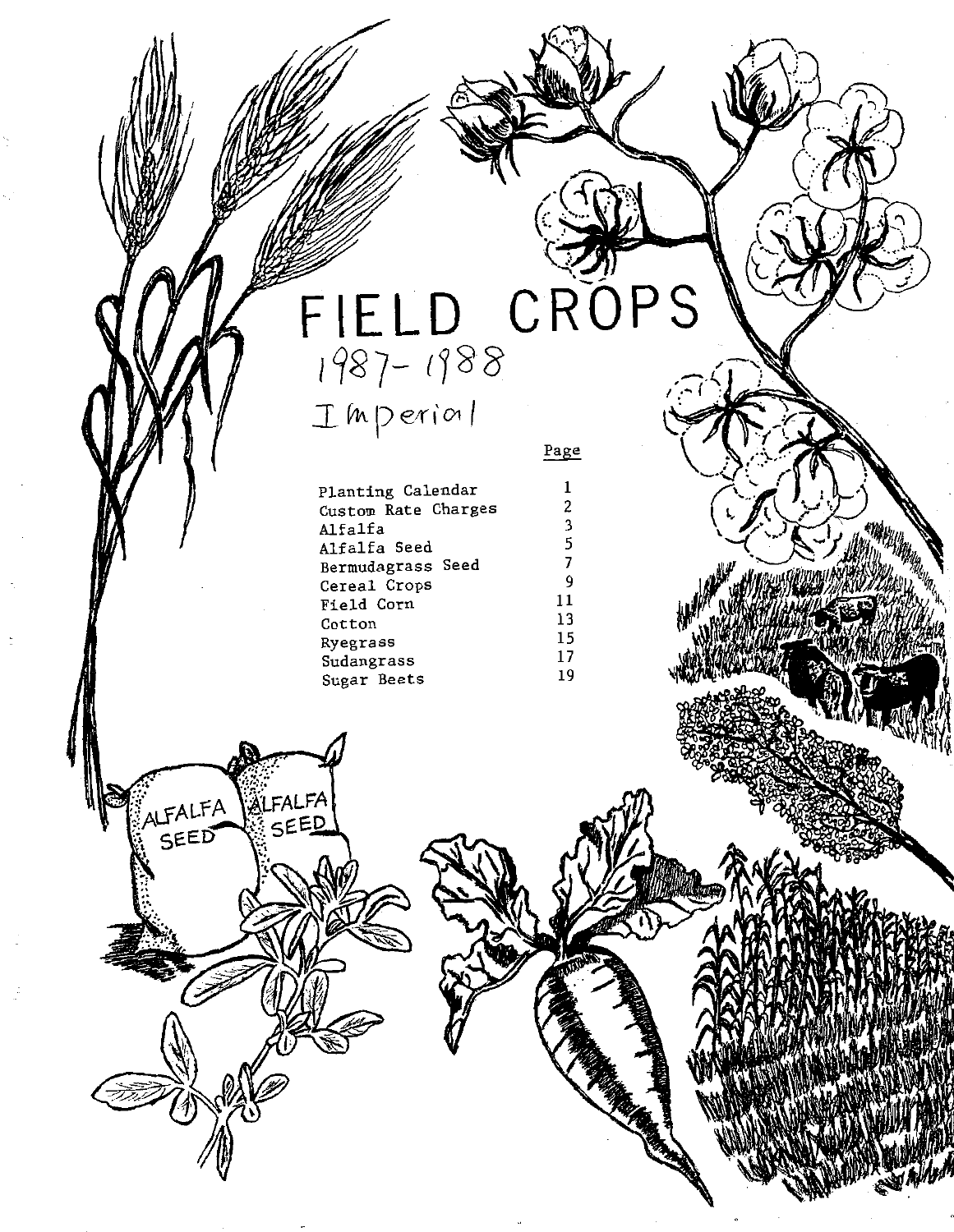### FIELD CROPS CALENDAR<br>PLANTING - HARVEST Ų.

è,

| <b>FIELD CROPS</b> | Jan                            | Feb | Mar              | Apr | May | Jun                          | <b>Jul</b>         | Aug            | Sep | Oct                                             | Nov | Dec       |
|--------------------|--------------------------------|-----|------------------|-----|-----|------------------------------|--------------------|----------------|-----|-------------------------------------------------|-----|-----------|
|                    |                                |     |                  |     |     |                              |                    |                |     |                                                 |     |           |
| Alfalfa for Hay    |                                |     |                  |     |     |                              |                    |                |     |                                                 |     |           |
| (3 to 4 year crop) |                                |     |                  |     |     |                              |                    |                |     |                                                 |     |           |
|                    |                                |     |                  |     |     |                              |                    |                |     |                                                 |     |           |
|                    |                                |     |                  |     |     | нннннннннннннннннннннннннннн |                    |                |     |                                                 |     |           |
|                    |                                |     |                  |     |     |                              |                    |                |     |                                                 |     |           |
| Alfalfa Seed       |                                |     |                  |     |     |                              |                    |                |     | PPPPPPPPPPPPPPPPP                               |     |           |
|                    |                                |     |                  |     |     |                              |                    |                |     |                                                 |     |           |
|                    | нннннннннннннннннннннseed      |     |                  |     |     |                              |                    | productionHHHH |     | usually 3rd or 4th year                         |     |           |
|                    |                                |     |                  |     |     |                              |                    |                |     |                                                 |     |           |
| Bermudagrass Seed  |                                |     |                  |     |     |                              |                    |                |     |                                                 |     |           |
|                    |                                |     |                  |     |     |                              |                    |                |     |                                                 |     | ННННН     |
|                    |                                |     |                  |     |     |                              | <u> нңнннннннн</u> |                |     |                                                 |     |           |
|                    |                                |     |                  |     |     |                              |                    |                |     |                                                 |     |           |
| Cereals (wheat,    |                                |     |                  |     |     |                              |                    |                |     |                                                 |     | PPPPP     |
| barley)            |                                |     |                  |     |     | <b>HHHHHHHHHHHHHH</b>        |                    |                |     |                                                 |     |           |
| Field Corn         | <b>PPPPPPPPPPPPPP</b>          |     |                  |     |     |                              |                    |                |     |                                                 |     |           |
|                    |                                |     |                  |     |     |                              |                    |                |     |                                                 |     |           |
| Cotton             |                                |     | PPPPPPPPPPPPPPPP |     |     |                              |                    |                |     | <b>ННННЯНННННННННН</b>                          |     |           |
|                    |                                |     |                  |     |     |                              |                    |                |     |                                                 |     |           |
| Annual Ryegrass    | <b>HARRA BARBA BARBA BARBA</b> |     |                  |     |     |                              |                    |                |     | <b>PPPPPPPPP</b>                                |     | <b>HH</b> |
| (pasture)          |                                |     |                  |     |     |                              |                    |                |     |                                                 |     |           |
|                    |                                |     |                  |     |     |                              |                    |                |     |                                                 |     |           |
| Sorghums (forage)  |                                |     |                  |     |     |                              |                    |                |     | <b>ВННВЕНЕЕННЕЕННЕЕННЕЕН</b>                    |     |           |
|                    |                                |     |                  |     |     |                              |                    |                |     |                                                 |     |           |
| Sorghum, Grain     |                                |     |                  |     |     |                              |                    |                |     |                                                 |     |           |
| Sugar Beets        |                                |     |                  |     |     |                              |                    |                |     | PPPPPPPPPPPP                                    |     |           |
|                    |                                |     |                  |     |     | <b>RABHHHHHHHHHHHH</b>       |                    |                |     |                                                 |     |           |
|                    |                                |     |                  |     |     |                              |                    |                |     |                                                 |     |           |
| Sudangrass         |                                |     |                  |     |     |                              |                    |                |     | PPPPPPPPPPPPPPPPPP <del>PPPPHRHHHHHHHHHHH</del> |     |           |
|                    |                                |     |                  |     |     |                              |                    |                |     |                                                 |     |           |

 $P =$ Planting  $H =$ Harvest

 $(1)$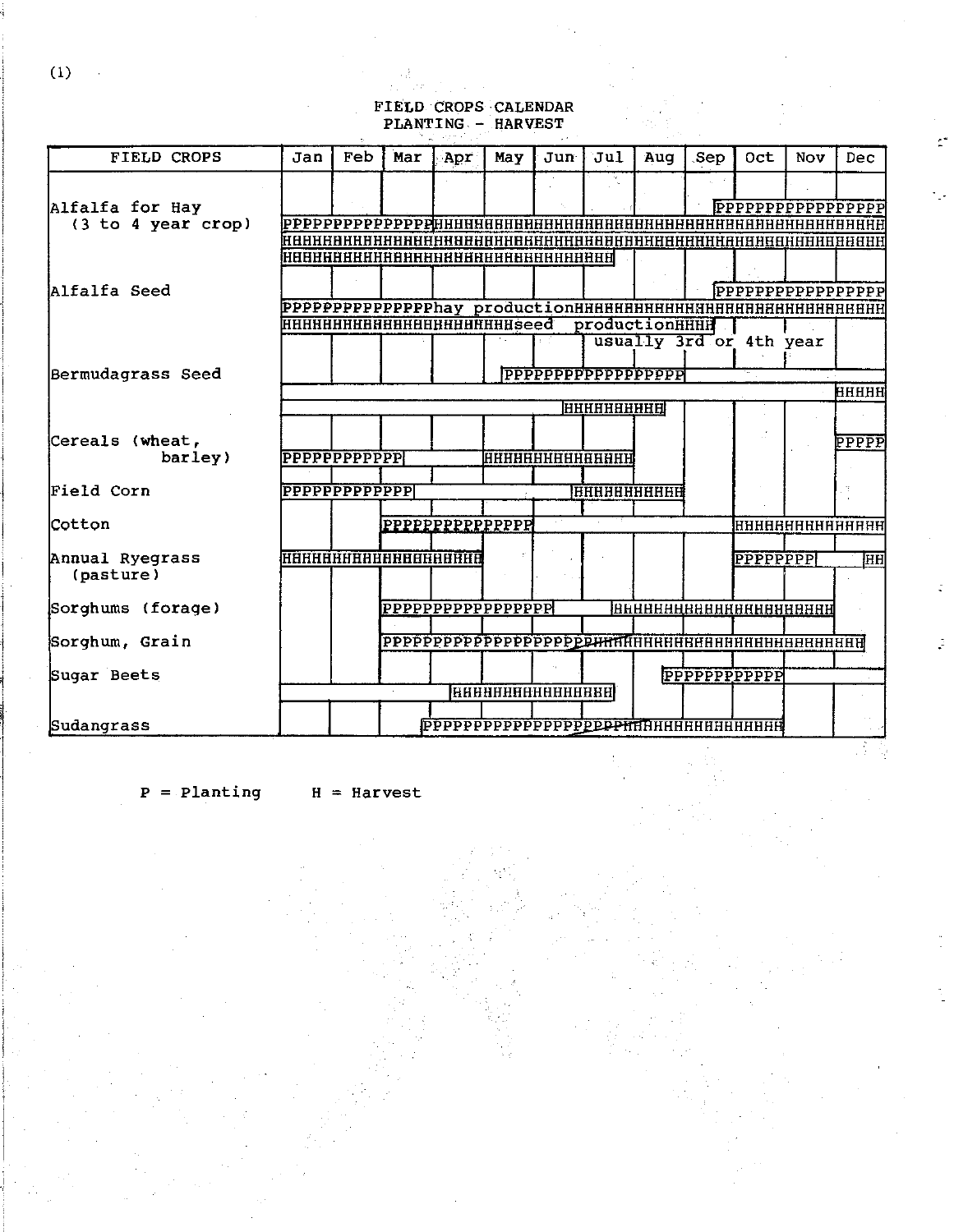IMPERIAL COUNTY CROPS, CIRCULAR 104

\_\_\_\_\_\_\_\_\_\_\_\_\_\_\_\_

#### CUSTOM RATE CHARGES ---------------------

| HEAVY TRACTOR WORK<br><b>-----------------------</b>                                                                                                                                                | PRICE/ACRE<br>==========                                                              |
|-----------------------------------------------------------------------------------------------------------------------------------------------------------------------------------------------------|---------------------------------------------------------------------------------------|
| Plow<br>Subsoil 2nd Gear<br>Disc, Regular<br>Disc, Stubble<br>Float<br>Triplane<br>List, Regular<br>Landplane<br>Chisel                                                                             | \$24.25<br>$27.00^{\circ}$<br>9.00<br>17.75<br>7.75<br>8,50<br>10.50<br>9.50<br>18.00 |
| PLANTING AND CULTIVATING<br>=========================                                                                                                                                               |                                                                                       |
| Plant and Shape Sugar Beet 40" Beds<br>Precision Plant 40" Beds<br>Plant<br>Cultivate 4-Row 30", 40" Beds<br>Spike and Furrow Out (2 row)<br>Lilliston<br>Furrow out alone                          | 14.00<br>13.50<br>12.00<br>9.75<br>8.50<br>9.00<br>7.50                               |
| INCORPORATING, BORDER AND BED WORK<br>====================================                                                                                                                          |                                                                                       |
| Power Incorporate<br>Scraper Borders<br>Border, Cross checks and Break Borders<br>FERTILIZER APPLICATION                                                                                            | 18.50<br>11.75<br>15.00                                                               |
| =======================<br>Broadcast Fertilizer<br>Inject Fertilizer (Flat)<br>Fertilize and Furrow Out 30", 40" Beds                                                                               | 6.00<br>10.00<br>10.00                                                                |
| <b>IRRIGATION</b><br>==========                                                                                                                                                                     |                                                                                       |
| Custom Sprinkle (Bermudagrass)<br>Custom Sprinkle<br>$\sim$<br><b>HARVEST</b>                                                                                                                       | 120.00<br>130.00                                                                      |
| =======<br>Swather<br>Rake                                                                                                                                                                          | 7.50<br>4.00                                                                          |
| MISCELLANEOUS<br>=============                                                                                                                                                                      |                                                                                       |
| Motor Grader/Hour<br>Chop Stalks, Etc.<br>Cultipacker<br>Power Incorporate Herbicides<br>Ground Spray Pesticides (4 Row)<br>Aerial Spray 5 Gal. (Insecticides)<br>Aerial Spray 10 Gal. (Fungicides) | 37.00<br>12.00<br>6.00<br>18.50<br>7,00<br>4.50<br>4.90                               |

 $\ddot{\phantom{0}}$ 

k

 $\ddot{\phantom{0}}$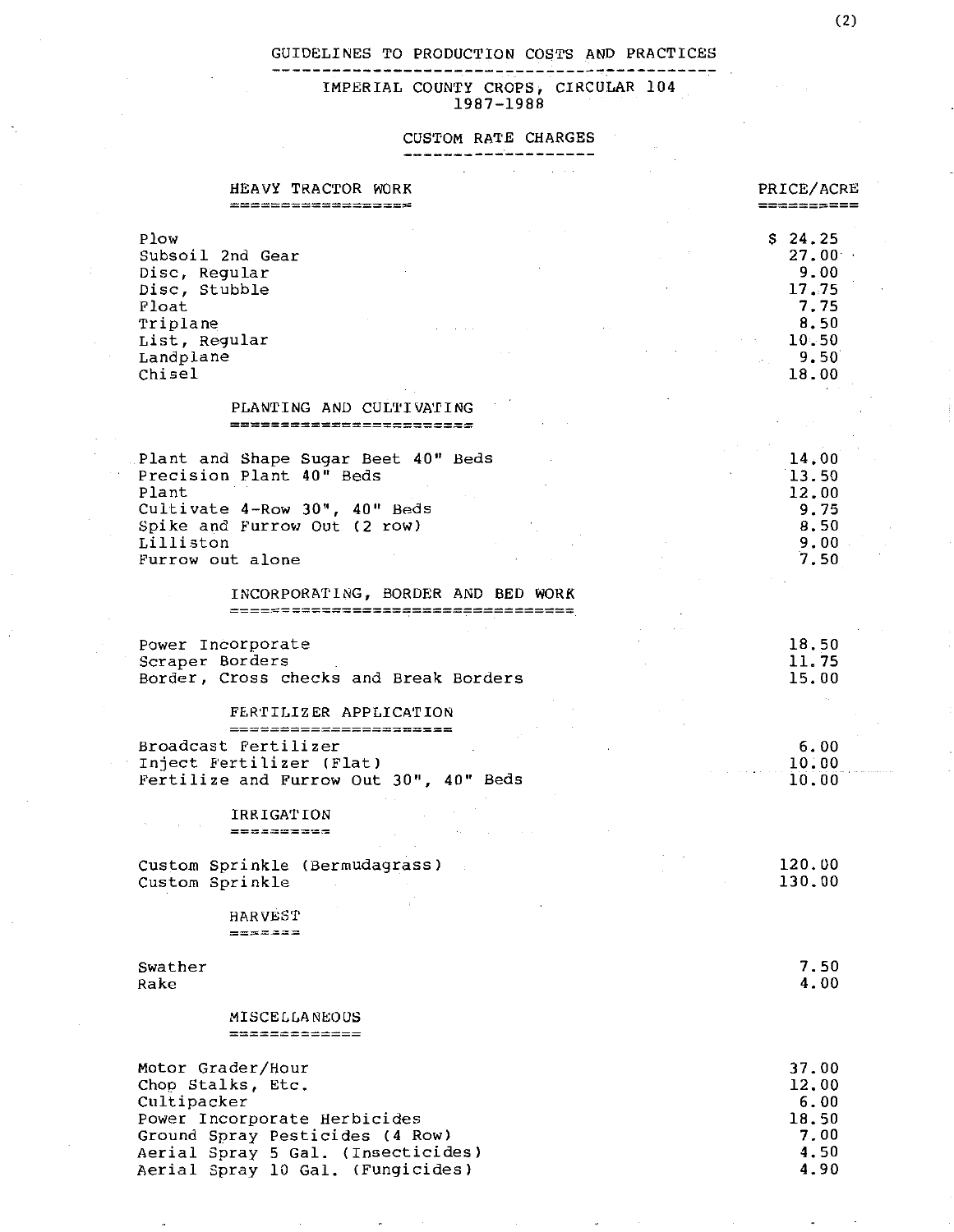$\mathcal{L}_\mathrm{c}$ 

ALFALFA PROJECTED PRODUCTION COSTS 1987-1988 ================================================================================================================== Mechanical operations at custom rates. Hand labor at \$5.50 per hour (\$4.30 plus Social Security, unemployment insurance and fringe benefits).

|                                                                                                        | <b>CUSTOM</b> | MATERIALS                                                |                                | <b>HAND LABOR</b>       | COSTS         |                   |
|--------------------------------------------------------------------------------------------------------|---------------|----------------------------------------------------------|--------------------------------|-------------------------|---------------|-------------------|
| <b>OPERATION</b>                                                                                       | <b>RATE</b>   | Type                                                     | Cost                           |                         | Hours Dollars | Per Acre          |
| LAND PREPARATION                                                                                       |               |                                                          |                                |                         |               |                   |
| Plow                                                                                                   | 24.25         |                                                          |                                |                         |               | 24.25             |
| Disc 2x                                                                                                | 9.00          |                                                          |                                |                         |               | 18.00             |
| Fertilize                                                                                              | 6.00          | $260# 11 - 52 - 0$ 30.55                                 |                                |                         |               | 36.55             |
| Build & Break                                                                                          |               |                                                          |                                |                         |               |                   |
| borders                                                                                                | 15.00         |                                                          |                                |                         |               | 15.00             |
|                                                                                                        |               | $1/2$ ac ft                                              | 4.50                           | $\mathbf{1}$            | 5.50          | 10.00             |
| Flood                                                                                                  | 9.00          |                                                          |                                |                         |               | 18.00             |
| Disc 2x                                                                                                |               |                                                          |                                |                         |               | 19.00             |
| Landplane 2x                                                                                           | 9.50          |                                                          |                                |                         |               |                   |
| Border, dump                                                                                           | 11.75         |                                                          |                                |                         |               | 11.75             |
| Float                                                                                                  | 7.75          |                                                          | ------------------------------ |                         |               | 7.75              |
| TOTAL LAND PREPARATION COSTS<br>____________                                                           |               |                                                          |                                |                         |               | 160.30            |
| COST OF ESTABLISHMENT                                                                                  |               |                                                          |                                |                         |               |                   |
| Weed Control                                                                                           | 8.75          | Herbicide<br>Herbicide 13.00<br>20# seed @1.00/1b 20.00  |                                |                         |               | 21.75             |
| Planting                                                                                               | 10.50         |                                                          |                                |                         |               | 30.50             |
| Irrigate 2x                                                                                            |               | $1$ ac/ft                                                | 9.00                           |                         | 2 11.00       | 20.00             |
| Insect Control 1x                                                                                      | 4.90          | Insecticide                                              | 7.00                           |                         |               | 11.90             |
| COST OF ESTABLISHMENT                                                                                  |               |                                                          |                                |                         |               | 84.15             |
| TOTAL COST OF STAND ESTABLISHMENT                                                                      |               |                                                          |                                |                         |               | 244.45            |
|                                                                                                        |               | Annual Costs of Hay Production--3 Year Life              |                                |                         |               |                   |
|                                                                                                        |               |                                                          |                                |                         |               |                   |
| Weed Control                                                                                           |               | Herbicide                                                | 14.60                          |                         |               | 14.60             |
| Irrigate 16x                                                                                           |               | 6.5 ac. ft.                                              | 58.50                          |                         | 9 49.50       | 108.00            |
| Fertilize                                                                                              | 6.00          |                                                          |                                |                         |               | 16.58             |
| Inseat Cantrol 4x                                                                                      | 4.90          | Insecticide                                              | 46.00                          |                         |               | 65.60<br>-------- |
| TOTAL ANNUAL CULTURAL COSTS                                                                            |               |                                                          |                                |                         |               | 204.78            |
| Land Rent (gross)                                                                                      |               |                                                          |                                |                         |               | 150.00            |
|                                                                                                        |               |                                                          |                                |                         |               | 80.67             |
| Amortization-<br>Cash Overhead--<br>Cash Overhead--<br>12% of annual costs, land rent and amortization |               |                                                          |                                |                         |               | 52.25             |
|                                                                                                        |               |                                                          |                                |                         |               |                   |
| TOTAL PREHARVEST COSTS                                                                                 |               |                                                          |                                | --------------------    |               | 487.70            |
| HARVEST COSTS                                                                                          |               |                                                          |                                |                         |               |                   |
| Swather 7x                                                                                             | 7.50          | 7 times                                                  |                                |                         |               | 52.50             |
| Rake 9x                                                                                                | 4.00          | 9 times                                                  |                                |                         |               | 36.00             |
| Bale                                                                                                   |               |                                                          |                                |                         |               | 72.00             |
| Haul & Stack                                                                                           |               | 4.00 9 crmes<br>9.00/ton 8 tons<br>23/bale 16 bales/ton. |                                | _______________________ |               | 29.44             |
| TOTAL ALL COSTS                                                                                        |               |                                                          |                                | ---------------------   |               | 677.64            |

## PROJECTED INCOME ABOVE COSTS (PER price/ton

|             |    | 60.00            | 70.00            | 80.00           | -----<br>90.00 | 100.00     | 110.00     | 120.00     | Breakeven<br>S/ton |
|-------------|----|------------------|------------------|-----------------|----------------|------------|------------|------------|--------------------|
| Tons        | 8  | $-245$<br>$-198$ | $-175$<br>$-118$ | $-105$<br>$-38$ | $-35$<br>42    | 35<br>122  | 105<br>202 | 175<br>282 | 95<br>85           |
| per<br>acre | 10 | $-150$<br>$-103$ | $-60$<br>$-3$    | 30<br>97        | 120<br>197     | 210<br>297 | 300<br>397 | 390<br>497 | 77.<br>70          |
|             |    | $-56$            | 54               | 164             | 274            | 384        | 494        | 604        | 65                 |

 $\vec{z}$ 

 $\gamma$ 

 $\vec{z}$ 

 $\mathbb L$ 

 $\epsilon$ 

 $\Delta\sigma$  , the  $\Delta\sigma$ 

العادات المتعاطية سوحات

 $\begin{aligned} \mathcal{A}^{\text{max}}_{\text{max}} & = \mathcal{A}^{\text{max}}_{\text{max}} \\ \mathcal{A}^{\text{max}}_{\text{max}} & = \mathcal{A}^{\text{max}}_{\text{max}} \\ \mathcal{A}^{\text{max}}_{\text{max}} & = \mathcal{A}^{\text{max}}_{\text{max}} \\ \mathcal{A}^{\text{max}}_{\text{max}} & = \mathcal{A}^{\text{max}}_{\text{max}} \\ \mathcal{A}^{\text{max}}_{\text{max}} & = \mathcal{A}^{\text{max}}_{\text{max}} \\ \mathcal{A}^{\text{max}}_{\text{max}} & =$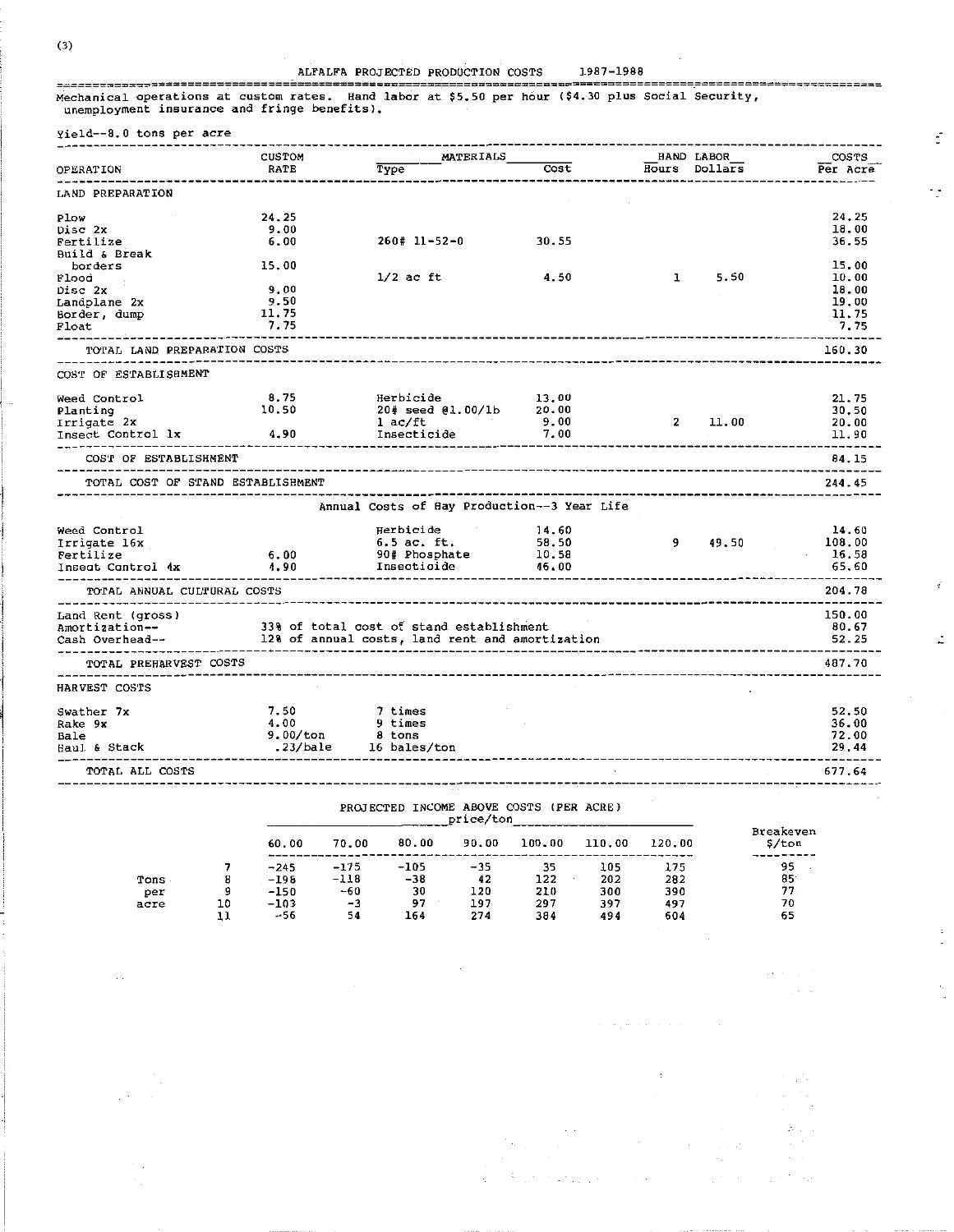#### ALFALFA CULTURE

| YEAR                         | ACRES                                    | YIELD/ACRE<br>(TONS) | VALUE/TON              |
|------------------------------|------------------------------------------|----------------------|------------------------|
| 1986<br>1985<br>1984<br>1983 | 176,900<br>156,200<br>143,900<br>139,000 |                      | \$65<br>85<br>82<br>88 |
| 1982                         | 136,700                                  | 9                    | 69<br>$\sim$ $\sim$    |

SOIL PREPARATION: A uniform seed bed is a prerequisite to a good stand. High spots in the field cause uneven irrigation, resulting in poor stands. A welldrained field is also necessary to lessen the likelihood of salinity, scald, and root rot problems. Most growers **will** plow and some will subsoil.

- PLANTING RATES: One pound of seed per acre will provide 4 to 5 seeds per square foot. At this rate, 15 pounds are equal to 60 to 75 seeds per square foot. Growers use 15 to 30 pounds seed depending on condition of their field, cost of seed, method of planting and time of planting.
- PLANTING DATES: Late September through November is the preferred time for planting. Later plantings often result in poor germination. Spring **plantings, if necessary, are suggested in February and March.**
- VARIETIES: Certified CUF 101 and other public varieties are recommended because of their resistance to the spotted alfalfa aphid, the blue alfalfa aphid, and superior yielding ability. A number of commercial proprietary varieties also have good spotted alfalfa aphid and blue alfalfa aphid **resistance and are very good yielders.**
- FERTILIZATION: Approximately 100 pounds of phosphate is taken from the soil by each 7-8 tons of alfalfa. this must be replaced to maintain maximum hay production. A preliminary application of at least 100-150 pounds of phosphate per acre is recommended prior to planting. On soil low in nitrogen, 20-30 pounds of nitrogen stimulates seedling growth. A deficiency in nitrogen may<br>occur on soils recently brought into production. Additional annual occur on soils recently brought into production. applications of 100 pounds of phosphate are recommended.
- IRRIGATION: One to 3 irrigations per cutting are necessary type of soil and time of year. depending on the
- PEST CONTROL: The spotted alfalfa aphid can cause damage on nonresistant<br>alfalfa. Control is sometimes necessary for the Egyptian alfalfa weevil and  $\overline{\phantom{a}}$  Control is sometimes necessary for the Egyptian alfalfa weevil and for the pea aphid in February and March. The blue aphid may require<br>additional insecticide costs on alfalfa hay. Alfalfa caterpillar and beet additional insecticide costs on alfalfa hay. **arrnyworm usually require control in mid to late summer. Occasionally, cutworm outbreaks occur in fall and spring months. Root rots can also be a severe**  Consult pest control farm advisors for most efficient procedures. Alfalfa planted on beds are more susceptible to cutworm than flat planted alfalfa.
- HARVESTING: Alfalfa is normally baled from March until October. During winter months both pasturing and green chopping are practiced. Both pasturing and green chop may return from \$35 to \$65 per acre for the winter months. In **1986, 134,500 acres were pastured.**

1987-1988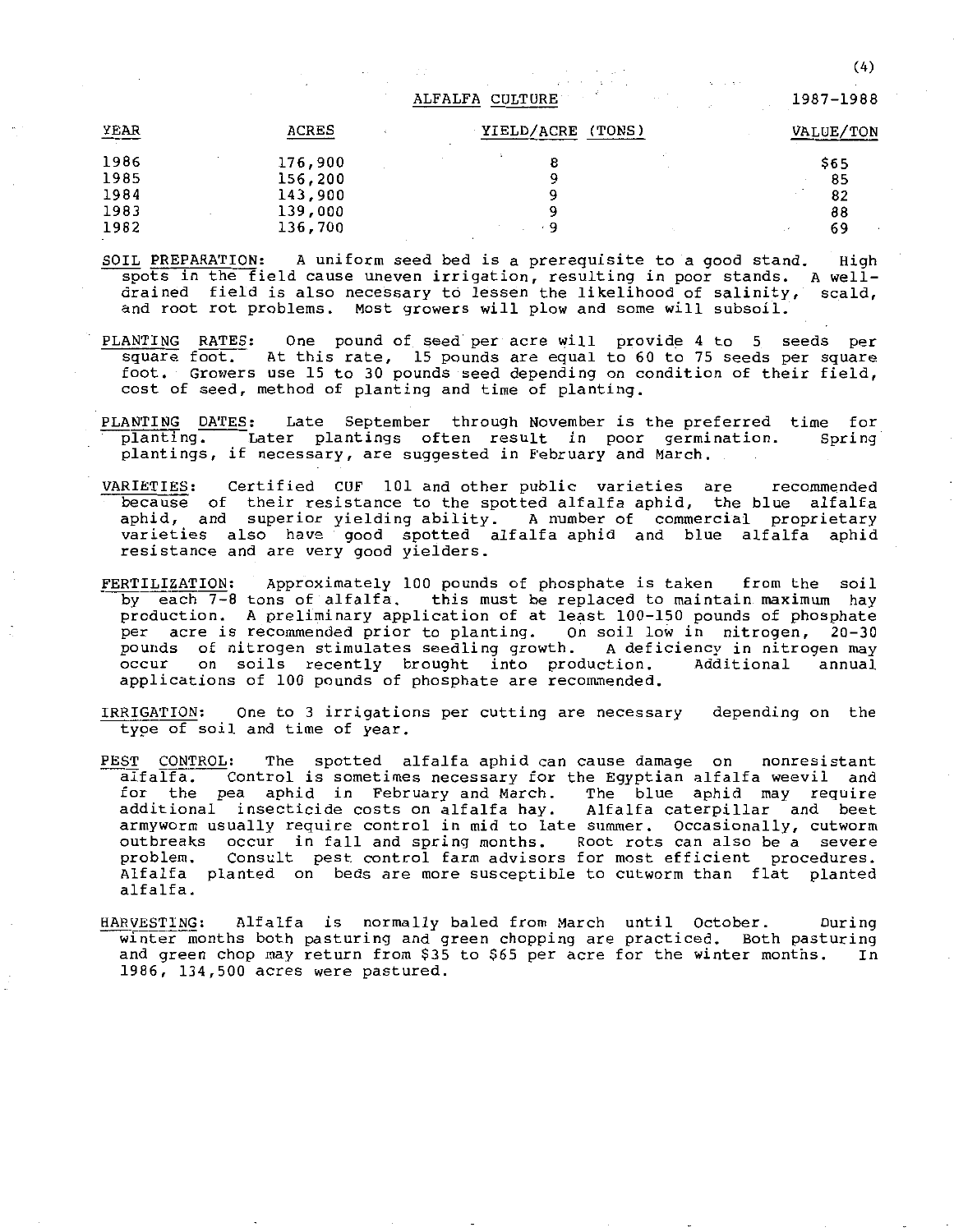$\sim$   $\sim$ 

#### FLAT PLANTED ALFALFA SEED PROJECTED PRODUCTION COSTS 1987-1988

............ Mechanical operations at custom rates. Labor at \$5.50 per hour (\$4.30 plus Social Security, unemployment and fringe benefits).

#### Typical yield of 300 pounds of clean seed in 90 days on an established alfalfa stand.

|                                                                                      | <b>CUSTOM</b>                                                                         | MATERIALS                                          |                                  |                |               | $\overline{\phantom{0}}$ $\overline{\phantom{0}}$ $\overline{\phantom{0}}$ $\overline{\phantom{0}}$ $\overline{\phantom{0}}$ $\overline{\phantom{0}}$ $\overline{\phantom{0}}$ $\overline{\phantom{0}}$ $\overline{\phantom{0}}$ $\overline{\phantom{0}}$ $\overline{\phantom{0}}$ $\overline{\phantom{0}}$ $\overline{\phantom{0}}$ $\overline{\phantom{0}}$ $\overline{\phantom{0}}$ $\overline{\phantom{0}}$ $\overline{\phantom{0}}$ $\overline{\phantom{0}}$ $\overline{\$ |
|--------------------------------------------------------------------------------------|---------------------------------------------------------------------------------------|----------------------------------------------------|----------------------------------|----------------|---------------|---------------------------------------------------------------------------------------------------------------------------------------------------------------------------------------------------------------------------------------------------------------------------------------------------------------------------------------------------------------------------------------------------------------------------------------------------------------------------------|
| <b>OPERATION</b>                                                                     | RATE                                                                                  | Type                                               | $\overline{\text{Cost}}$         |                | Hours Dollars | Per Acre                                                                                                                                                                                                                                                                                                                                                                                                                                                                        |
| SEED PRODUCTION COSTS                                                                |                                                                                       |                                                    |                                  |                |               |                                                                                                                                                                                                                                                                                                                                                                                                                                                                                 |
| Irrigate 4x<br>Insect Control 3x<br>Bees<br>Defoliation                              | 4.90<br>6.00                                                                          | Water 2 ac/ft<br>Insecticides<br>3 colonies (\$18) | 18.00<br>41.00<br>48.00<br>15.00 | $\overline{2}$ | 11.00         | 29.00<br>55.70<br>48.00<br>21.00                                                                                                                                                                                                                                                                                                                                                                                                                                                |
| TOTAL GROWING PERIOD COSTS                                                           |                                                                                       |                                                    |                                  |                |               | 153.70                                                                                                                                                                                                                                                                                                                                                                                                                                                                          |
| GROWING PERIOD & LAND RENT                                                           |                                                                                       |                                                    |                                  |                |               |                                                                                                                                                                                                                                                                                                                                                                                                                                                                                 |
| Land Rent (net)<br>Cash Overhead--                                                   |                                                                                       | 10% of preharvest and land rent                    |                                  |                |               | 125.00<br>27.87                                                                                                                                                                                                                                                                                                                                                                                                                                                                 |
| TOTAL PREHARVEST COSTS                                                               |                                                                                       |                                                    |                                  |                |               | 306.57                                                                                                                                                                                                                                                                                                                                                                                                                                                                          |
| BARVEST COSTS                                                                        |                                                                                       |                                                    |                                  |                |               |                                                                                                                                                                                                                                                                                                                                                                                                                                                                                 |
| Combining<br>Hauling<br>Cleaning Seed<br>Bags<br>Alfalfa Seed Research Pee . 08/cwt. | 35.00<br>.25/cwt. $0$ 300 lbs/acre<br>$5.00$ / $\text{cut}$ .<br>$.75$ / $\text{cut}$ |                                                    |                                  |                |               | 32.00<br>. 75<br>15.00<br>2.25<br>.24                                                                                                                                                                                                                                                                                                                                                                                                                                           |
| TOTAL HARVEST COSTS                                                                  |                                                                                       |                                                    |                                  |                |               | 50.24                                                                                                                                                                                                                                                                                                                                                                                                                                                                           |
| TOTAL ALL COSTS                                                                      |                                                                                       |                                                    |                                  |                |               | 356.81                                                                                                                                                                                                                                                                                                                                                                                                                                                                          |
|                                                                                      |                                                                                       | DROJECER INCOME ABOUR CORRY (DED ACRE)             |                                  |                | ----          |                                                                                                                                                                                                                                                                                                                                                                                                                                                                                 |

CTED INCOME ABOVE COSTS (PER ACRE) \_price/lb.\_

 $\ddot{\cdot}$ 

 $\ddot{\phantom{0}}$ 

ţ.

|            |      | .60    | .80    | 1.00   | 1.20   | 1.40  | 1.60  |  |
|------------|------|--------|--------|--------|--------|-------|-------|--|
|            | 200  | $-234$ | $-194$ | $-154$ | $-114$ | $-74$ | $-34$ |  |
| Pounds     | 400  | $-126$ | -46    | 34     | 114    | 194   | 274   |  |
| per        | 600  | $-18$  | 102    | 222    | 342    | 462   | 582   |  |
| acre       | -800 | 90     | 250    | 410    | 570    | 730   | 890   |  |
| <b>11.</b> | 1000 | 198    | 398    | 598    | 798    | 998   | 1198  |  |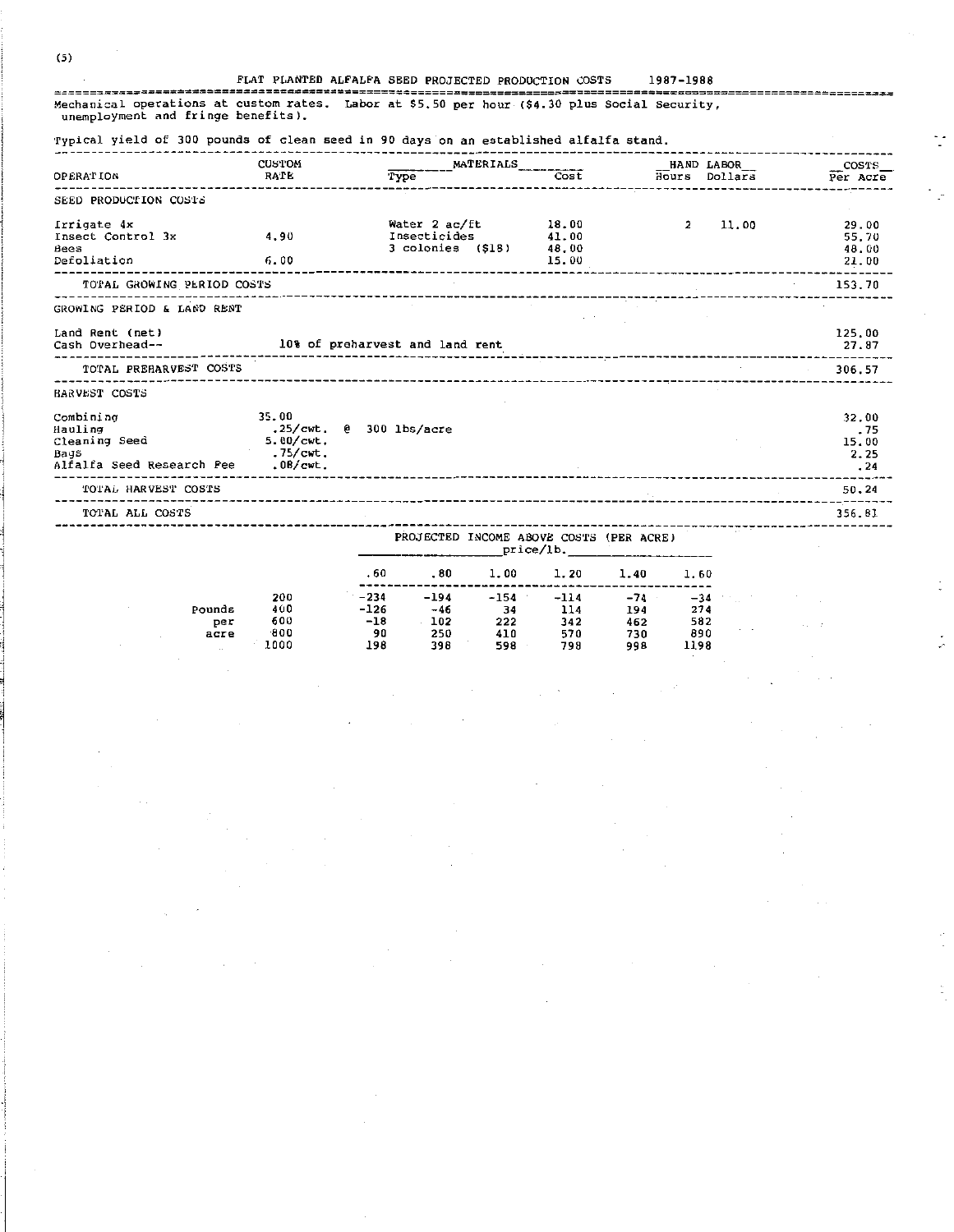#### ALFALFA SEED CULTURE

1987-1988

| YEAR | <b>ACRES</b> | YIELD/ACRE (LBS) | VALUE/LB. |
|------|--------------|------------------|-----------|
| 1986 | 15,700       | 477              | .81       |
| 1985 | 16,600       | 368              | .83       |
| 1984 | 7,400        | 433              | .85       |
| 1983 | 15,500       | 478              | 1.00      |
| 1982 | 10,100       | 387              | .80       |

- STARTING DATES: The best possibilities for a good seed crop<br>occur when the last hay is cut between May 1 and May 15. By occur when the last hay is cut between May 1 and May 15. June 1 to 15 the field is in full bloom. Seed crops made at this time of the year avoid lygus, stink bugs, and alfalfa seed chalcid infestations which build up from early spring until late fall when the weather breaks. Later crops, maturing in August and September, may be damaged by rain. Earlier seed crops may not bloom properly due to cold weather, and seed "set" may be light or delayed.
- VARIETIES: A number of non-dormant varieties are grown in Imperial County. Varieties that are resistant to the spotted<br>alfalfa aphid, such as CUF 101, are recommended. There are alfalfa aphid, such as CUF 101, are recommended. proprietary varieties that are also being grown. Occasionally small amounts of dormants will be grown.
- IRRIGATION: Allow the plants to become slightly stressed for water up until the bloom period to prevent rank growth; after bloom begins, the plants should be irrigated no more frequently than necessary to prevent wilting and to help produce wellfilled seedpods. The flowers of a slightly stressed plant contain higher concentrations of nectar and are more attractive to bees.
- POLLINATION: Bees are the only pollinators of any value on alfalfa. In Imperial county it is necessary to rely on honey bees because of a lack of sufficient solitary pollen-collecting bees. At least three colonies of bees per acre are used in the higher yielding fields. Five or more colonies are suggested on seed fields with both high plant and flower populations.
- PEST CONTROL: PEST CONTRUL: Lygus control is necessary throughout the season.<br>Stink bugs can cause damage to maturing seed and should be controlled. Seed chalcid 'i.s best managed by proper cultural practices, insecticides have not been cost effective. Consult your farm advisors' office for information on pests and their control. Lygus control is necessary throughout the season.
- HARVESTING: compounds applied by airplane in 8 to 12 gallons of diesel oil per acre. Windowing is also used. Most seed alfalfa is defoliated using spray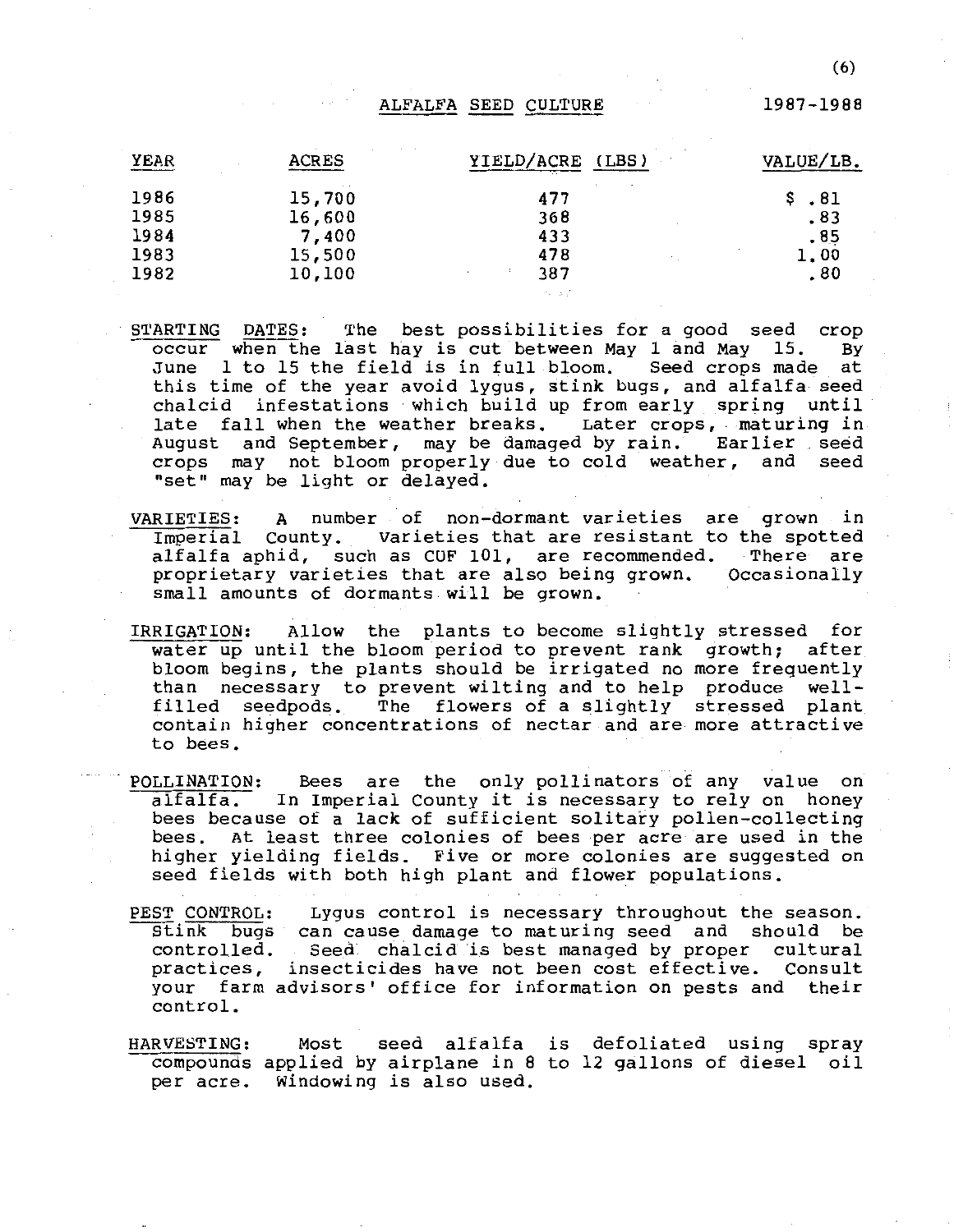$\ddot{\cdot}$ 

tij.

 $\ddot{\cdot}$ 

 $\ddot{\cdot}$ 

 $\frac{1}{\sqrt{2}}$ 

 $\frac{1}{\sqrt{2}}$ 

Mechanical operations at custom rates. Hand labor at \$5.50 per hour (\$4.30 plus Social Security, unemployment insurance and fringe benefits).

|                                                                                                                                                                                                                                | <b>CUSTOM</b>            | MATERIALS                                                  |                                         |                          | HAND LABOR | COSTS                                     |
|--------------------------------------------------------------------------------------------------------------------------------------------------------------------------------------------------------------------------------|--------------------------|------------------------------------------------------------|-----------------------------------------|--------------------------|------------|-------------------------------------------|
| <b>OPERATION</b>                                                                                                                                                                                                               | RATE                     | Type                                                       |                                         | -----------------------  |            | Cost <b>Hours</b> Dollars <b>Per Acre</b> |
| ------------<br>LAND PREPARATION                                                                                                                                                                                               |                          |                                                            |                                         |                          |            |                                           |
| Plow                                                                                                                                                                                                                           | 24.25                    |                                                            |                                         |                          |            | 24.25                                     |
| Disc 2x                                                                                                                                                                                                                        | 9.00                     |                                                            |                                         |                          |            | 18.00                                     |
| Build & Break                                                                                                                                                                                                                  |                          |                                                            |                                         |                          |            |                                           |
| borders                                                                                                                                                                                                                        | 15.00                    |                                                            |                                         |                          |            | 15.00                                     |
| Flood                                                                                                                                                                                                                          |                          | Water 8 ac. ft. 7.20                                       |                                         | $1 \quad 5.50$           |            | 12.70                                     |
| Disc 2x                                                                                                                                                                                                                        | 9.00                     |                                                            |                                         |                          |            | 18.00                                     |
| Fertilize                                                                                                                                                                                                                      | 6.00                     | 75# N                                                      | 21.00                                   |                          |            | 27.00                                     |
| Landplane 2x 9.50<br>______________                                                                                                                                                                                            | ------------------       |                                                            |                                         |                          |            | 19.00<br>------------                     |
| TOTAL LAND PREPARATION COSTS                                                                                                                                                                                                   |                          |                                                            |                                         |                          |            | 133.95                                    |
| COST OF ESTABLISHMENT                                                                                                                                                                                                          |                          |                                                            |                                         |                          |            |                                           |
| Plant (flat)                                                                                                                                                                                                                   |                          | 12.00 Seed 15# @ \$1.50/# 22.50                            |                                         |                          |            | 34.50                                     |
| Sprinkler irrigate                                                                                                                                                                                                             |                          |                                                            |                                         |                          |            | 120.00                                    |
| Irrigate 2x Mater .8 ac ft 7.20                                                                                                                                                                                                |                          |                                                            |                                         |                          |            | 12.70                                     |
| COST OF ESTABLISHMENT                                                                                                                                                                                                          |                          |                                                            |                                         |                          |            | 167.20                                    |
| TOTAL COST OF STAND ESTABLISHMENT                                                                                                                                                                                              |                          |                                                            |                                         |                          |            | 301.15                                    |
| ANNUAL COSTS OF SEED PRODUCTION--5 YEAR LIFE                                                                                                                                                                                   |                          |                                                            |                                         |                          |            |                                           |
|                                                                                                                                                                                                                                |                          |                                                            |                                         |                          | 8 44.00    | 89.00                                     |
|                                                                                                                                                                                                                                |                          |                                                            |                                         |                          |            | 52.50                                     |
|                                                                                                                                                                                                                                |                          |                                                            |                                         |                          |            | 164.60                                    |
|                                                                                                                                                                                                                                |                          |                                                            |                                         |                          |            | 14.90                                     |
| TOTAL ANNUAL COSTS                                                                                                                                                                                                             | --------------           |                                                            |                                         |                          |            | 321.00                                    |
| -------------------------------                                                                                                                                                                                                |                          |                                                            |                                         |                          |            |                                           |
| Land Rent (new lease)                                                                                                                                                                                                          |                          |                                                            |                                         |                          |            | 110.00                                    |
| Amortization 20% on total cost of stand establishment<br>Cost Overhead 25% of annual costs, land rent and amortization                                                                                                         |                          |                                                            |                                         |                          |            | 60.23                                     |
|                                                                                                                                                                                                                                |                          |                                                            |                                         |                          |            | 73.68                                     |
| TOTAL PREHARVEST COSTS                                                                                                                                                                                                         | ------------------------ |                                                            |                                         |                          |            | 564.91                                    |
| HARVEST COSTS                                                                                                                                                                                                                  |                          |                                                            |                                         |                          |            |                                           |
| Swather 1x                                                                                                                                                                                                                     | 8.00                     |                                                            |                                         |                          |            | 8,00                                      |
| Bale 2 tons                                                                                                                                                                                                                    | 12.00/ton                |                                                            |                                         |                          |            | 24.00                                     |
| Haul & Stack<br>--------------------------------------                                                                                                                                                                         |                          | .24/bale @ 18 bales/ton                                    |                                         |                          |            | 9.00                                      |
| -----------------------                                                                                                                                                                                                        |                          | TOTAL HARVEST COST (Note last two paragraphs on next page) |                                         |                          |            | 41.00                                     |
| SEED HARVEST & POST HARVEST COSTS                                                                                                                                                                                              |                          |                                                            |                                         |                          |            |                                           |
| Cut Rotary mower 2x 15.00                                                                                                                                                                                                      |                          |                                                            |                                         |                          |            | 30.00                                     |
|                                                                                                                                                                                                                                | 29.00                    |                                                            |                                         |                          |            | 87.00                                     |
| Combining 3x<br>Hauling                                                                                                                                                                                                        | 5.00/ton                 |                                                            |                                         |                          |            | 2.25                                      |
| Cleaning Seed                                                                                                                                                                                                                  | 9.17/cwt                 |                                                            |                                         |                          |            | 82.53                                     |
| Bags and the second second second second second second second second second second second second second second second second second second second second second second second second second second second second second second | $1.00$ /cwt              |                                                            |                                         |                          |            | 9.00                                      |
| Baling straw 3 tons                                                                                                                                                                                                            | 12.00/ton                |                                                            |                                         |                          |            | 60.00                                     |
| Rake 2x                                                                                                                                                                                                                        | 4.00                     |                                                            |                                         |                          |            | 8.00                                      |
| Haul & Stack                                                                                                                                                                                                                   |                          | .24/bale @ 20 bales/ton                                    |                                         |                          |            | 15.00                                     |
| TOTAL SEED HARVEST & POST HARVEST COSTS                                                                                                                                                                                        |                          |                                                            |                                         |                          |            | 293.78                                    |
| TOTAL ALL COSTS                                                                                                                                                                                                                |                          |                                                            |                                         |                          |            | 858.69                                    |
| Value of pasturing and straw ---                                                                                                                                                                                               |                          | 45.00                                                      |                                         | Total: straw and pasture |            | 45.00                                     |
|                                                                                                                                                                                                                                |                          | Seed cost: (total costs-straw & pasture value)             |                                         |                          |            | 813.69                                    |
|                                                                                                                                                                                                                                |                          |                                                            | Seed breakeven price/lb. 0 650 lb./acre |                          |            | 1.25                                      |

 $\overline{a}$ 

(7)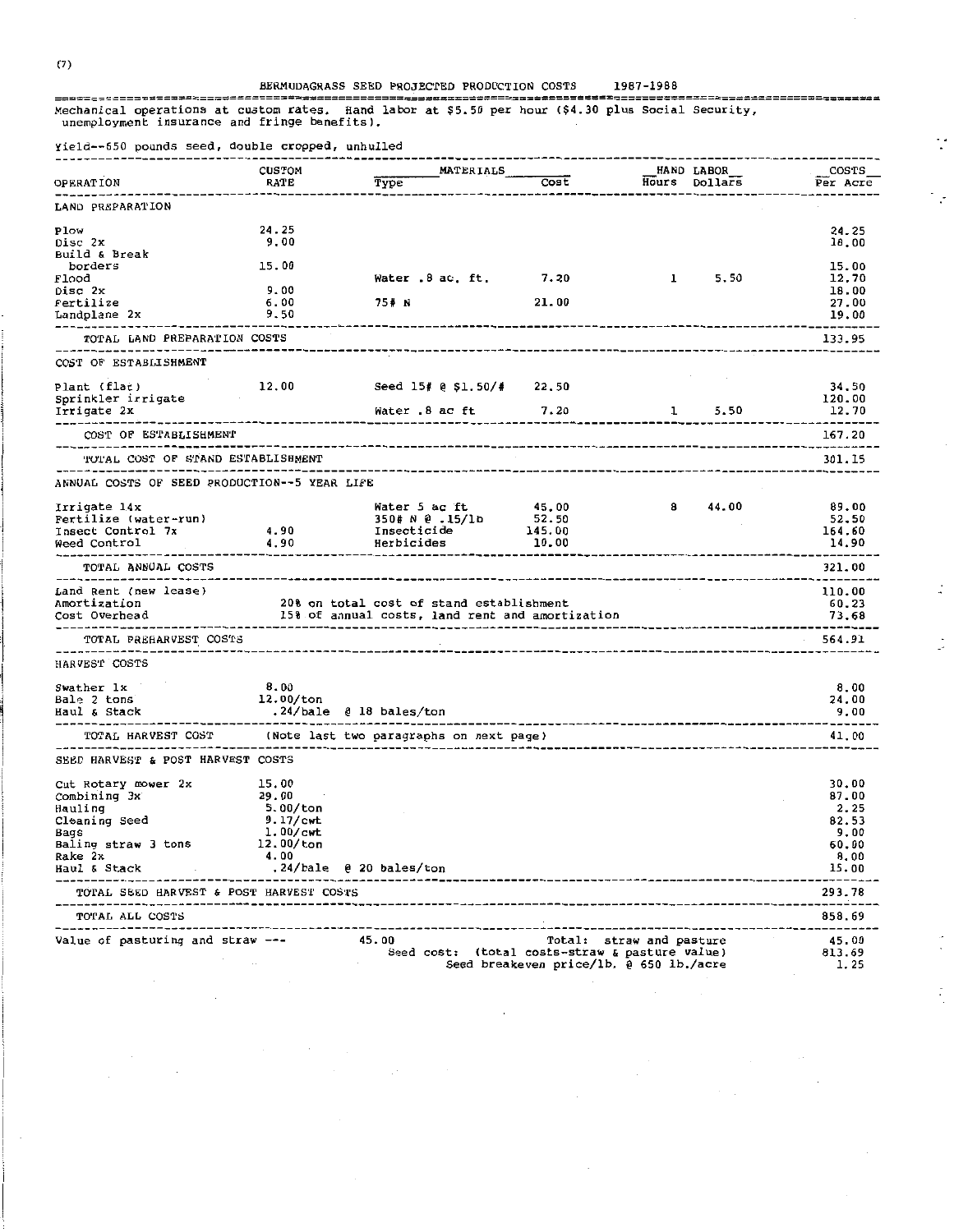BERMUDAGRASS SEED CULTURE

YEAR 1986 1985 1984 1983 1982 ACRES ACRES 20,800 15;000 12,400 14,200 12,360  $YIELD/AC (LBS)^{\frac{1}{2}}$ 939 855 900 789 900 VALUE/LB  $$1.60\frac{2}{2}$ 2.20- 1. 00 .83 .85

SOIL PREPARATION: A uniform seed bed is a prerequisite to a good stand. High spots in the field cause uneven irrigation, resulting in poor stands. Growers will plow most of the time while others will subsoil.

PLANTING DATES: Late May and early June is the preferred time for plantings.

- SEEDING RATES: There are approximately 1,800,000 plants per pound, This would mean there are 205 plants per square foot with 5 pounds of seed. Heavier seed rates are **needed on saline soils.**  Corrugation cost is \$10/acre extra at planting. Plant 5 to 15 pounds of seed per acre on corrugation or flat.
- VARIETIES: Two varieties are normally grown for seed in Imperial County; Common· **and Giant, however, there may be other varieties grown. Varieties that have**  domestic and foreign demand should be planted.
- IRRIGATION: Tensiometers help to obtain a better irrigation. Sprinklers should be used to establish the best stand possible. Call the farm advisors'. office **for further information.**
- PEST CONTROL: Early crop control of insects is necessary and more important than later in the crop. Cutworms, spider mites, thrips and aphids may cause damage for spring and fall crops. Grass whiteflies and the fulgorid Toya propingua can cause great damage in the fall with honeydew contaminating seed heads.

A large amount of hand labor may be needed if fields have offtypes and grassy weeds. Call the weed control farm advisor for further information.

HARVESTING: Most seed bermuda is harvested for two crops in the summer and<br>winter. However, some fall crops may be used for pasturing while the spring However, some fall crops may be used for pasturing while the spring crop is usually harvested for seed.

Hay can also be harvested instead of one seed crop. averages \$41/acre. Income from hay can be \$69/acre, which can help offset seed cost. **Hay harvesting cost** 

The harvesting **costs are not included in the cost data sheet.**  If you have one **crop of seed, costs from one**  you should add the \$41. Reduce seed harvest seed harvest rather than two. and post harvest

1/ Unhulled seed £/ Price of hulled seed 1987-1988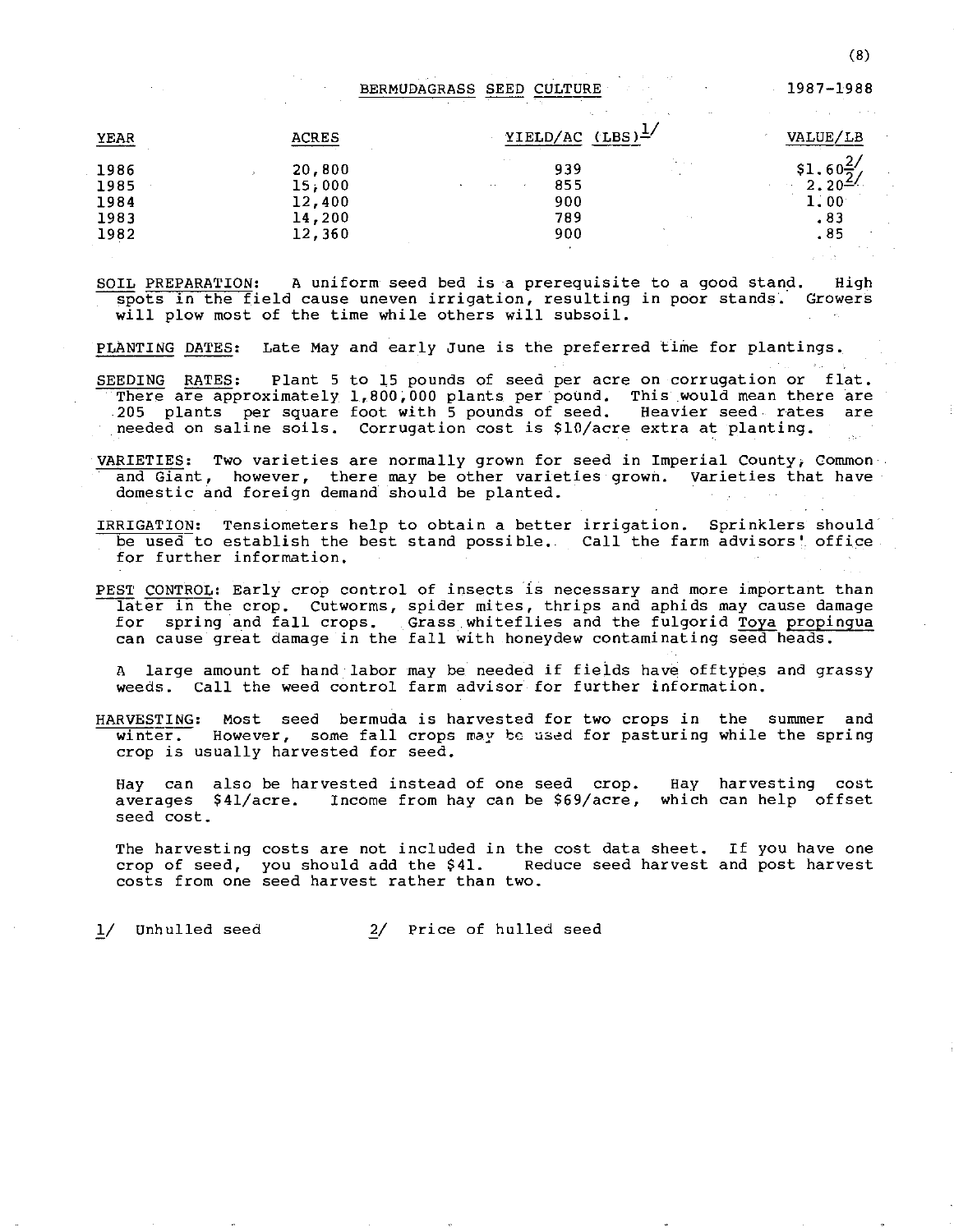#### CEREAL CROPS PROJECTED PRODUCTION COSTS 1987-1988

 $\tilde{L}^*$ 

 $\omega_{\rm c} = 1/2$ 

 $\sim$ 

 $\sim$   $\sim$  $\mathcal{A}_\mathrm{c}$ 

 $\sim 10^4$  $\alpha = 1, \ldots, 1, \ldots, 1, 1$ 

 $\hat{\hat{z}}$ 

Ÿ.

Mechanical operations at custom rates. Labor at \$5.50 per hour (\$4.30 plus Social Security, unemployment insurance and fringe benefits).

 $\sim$ 

 $\sim$ 

 $\Delta\omega_{\rm c}$  , where  $\omega_{\rm c}$ 

 $\Delta\sim 1.5$ 

| Yield--2.5 tons per acre 90-170 days to maturity<br>------------------------ |      |                                     |        |                                                                                                                                                                                                                                              |                  |           |      |                                      |          |
|------------------------------------------------------------------------------|------|-------------------------------------|--------|----------------------------------------------------------------------------------------------------------------------------------------------------------------------------------------------------------------------------------------------|------------------|-----------|------|--------------------------------------|----------|
|                                                                              |      | <b>CUSTOM</b>                       |        |                                                                                                                                                                                                                                              | <b>MATERIALS</b> | Cost      |      | <b>HAND LABOR</b><br>Hours Dollars   | COSTS    |
| <b>OPERATION</b>                                                             |      | <b>RATE</b><br>-------------------  |        | Type                                                                                                                                                                                                                                         |                  |           |      | ----------------------               | Per Acre |
| LAND PREPARATION                                                             |      |                                     |        |                                                                                                                                                                                                                                              |                  |           |      |                                      |          |
| Stubble Disc 1x                                                              |      | 17.75                               |        |                                                                                                                                                                                                                                              |                  |           |      |                                      | 17.75    |
| Disc 1x                                                                      |      | 9.75                                |        |                                                                                                                                                                                                                                              |                  |           |      |                                      | 9.75     |
| Inject Fertilizer                                                            |      | 8.50                                |        | $125# N$ 19.00                                                                                                                                                                                                                               |                  |           |      |                                      | 27.50    |
| List Borders-Block                                                           |      | 8.00                                |        |                                                                                                                                                                                                                                              |                  |           |      |                                      | 8.00     |
| Float                                                                        |      | 7.75                                |        |                                                                                                                                                                                                                                              |                  |           |      |                                      | 7.75     |
| TOTAL LAND PREPARATION COSTS                                                 |      |                                     |        |                                                                                                                                                                                                                                              |                  |           |      |                                      | 70.75    |
| GROWING PERIOD                                                               |      |                                     |        |                                                                                                                                                                                                                                              |                  |           |      |                                      |          |
| Plant                                                                        |      | 8.50                                |        | 125# Seed                                                                                                                                                                                                                                    |                  | 14.50     |      |                                      | 23.00    |
| Irrigate 5-7x                                                                |      |                                     |        | 3 ac/ft                                                                                                                                                                                                                                      |                  | 27.00     |      | 4 19 25                              | 46.25    |
| Fertilize 2x (water)                                                         |      |                                     |        | 160# N                                                                                                                                                                                                                                       |                  | 24.00     |      |                                      | 24.00    |
| Weed control                                                                 |      | 4.25                                |        |                                                                                                                                                                                                                                              |                  | 12.00     |      |                                      | 16.25    |
| Pest control 1x 4.90                                                         |      |                                     |        | Insecticides                                                                                                                                                                                                                                 |                  | 7.00      |      |                                      | 11.90    |
| -----------------<br>TOTAL GROWING PERIOD COSTS                              |      |                                     |        |                                                                                                                                                                                                                                              |                  |           |      |                                      | 121.40   |
|                                                                              |      |                                     |        |                                                                                                                                                                                                                                              |                  |           |      | ------------------------------------ |          |
| GROWING PERIOD & LAND PREPARATION COSTS                                      |      |                                     |        |                                                                                                                                                                                                                                              |                  |           |      |                                      | 192.15   |
| Land Rent (net acres)                                                        |      |                                     |        |                                                                                                                                                                                                                                              |                  |           |      |                                      | 125.00   |
| Cash Overhead--                                                              |      | 12% of preharvest costs & land rent |        |                                                                                                                                                                                                                                              |                  |           |      |                                      | 38.06    |
| ----------------------                                                       |      |                                     |        |                                                                                                                                                                                                                                              |                  |           |      |                                      |          |
| TOTAL PREHARVEST COSTS                                                       |      |                                     |        |                                                                                                                                                                                                                                              |                  |           |      |                                      | 355.21   |
| HARVEST COSTS                                                                |      |                                     |        |                                                                                                                                                                                                                                              |                  |           |      |                                      |          |
| Combine and haul $2.5 \text{ tons}$ $\theta$ 15.00/ton                       |      |                                     |        |                                                                                                                                                                                                                                              |                  |           |      |                                      | 37.50    |
| ____________________________________<br>TOTAL ALL COSTS                      |      |                                     |        |                                                                                                                                                                                                                                              |                  |           |      |                                      | 392.71   |
|                                                                              |      |                                     |        | PROJECTED INCOME ABOVE COSTS (PER ACRE)                                                                                                                                                                                                      |                  | price/cwt |      |                                      |          |
|                                                                              |      |                                     |        |                                                                                                                                                                                                                                              |                  |           |      | Breakeven                            |          |
|                                                                              |      |                                     |        | 4.75 5.00 5.25 5.50 5.75                                                                                                                                                                                                                     |                  |           |      | S/cwt.<br>---------                  |          |
|                                                                              |      | 40.                                 | $-195$ | $-185$<br>$-185$<br>$-185$<br>$-143$<br>$-130$<br>$-118$<br>$-105$<br>$-165$<br>$-165$<br>$-165$<br>$-165$<br>$-165$<br>$-165$<br>$-165$<br>$-165$<br>$-165$<br>$-165$<br>$-165$<br>$-165$<br>$-55$<br>$-55$<br>$-5$<br>$-5$<br>$-5$<br>$-5$ |                  |           |      | 9.63                                 |          |
|                                                                              | Cvt. |                                     | $-155$ |                                                                                                                                                                                                                                              |                  |           |      | 7.85                                 |          |
|                                                                              | per  | 60 -                                | $-115$ |                                                                                                                                                                                                                                              |                  |           |      | 6.67                                 |          |
|                                                                              | acre | 70.                                 | $-75$  |                                                                                                                                                                                                                                              |                  |           |      | 5.82                                 |          |
|                                                                              |      | - 80                                | $-35$  | $-15$                                                                                                                                                                                                                                        | $-5$             | 25        | - 45 | 5.19                                 |          |
|                                                                              |      |                                     |        |                                                                                                                                                                                                                                              |                  |           |      |                                      |          |
|                                                                              |      |                                     |        |                                                                                                                                                                                                                                              |                  |           |      |                                      |          |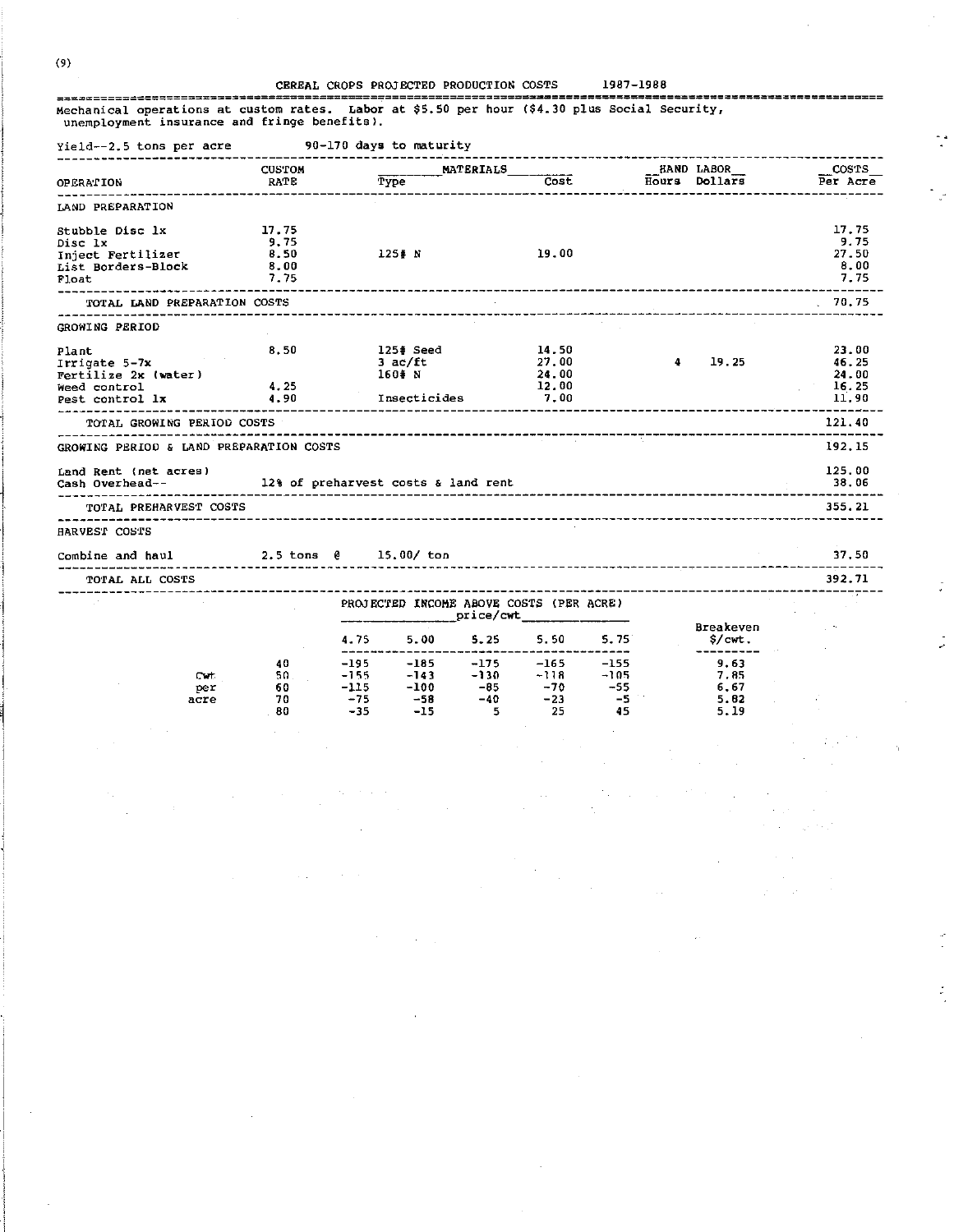#### 1987-1988

#### WHEAT

#### YIELD/ACRE

| YEAR | <b>ACRES</b> | (TONS) | VALUE/TON             |
|------|--------------|--------|-----------------------|
| 1986 | 88,316       |        | $\sim$<br><b>S115</b> |
| 1985 | 108,740      |        | 122                   |
| 1984 | 126,332      |        | 130                   |
| 1983 | 109,676      |        | 140                   |
| 1982 | 170,000      | -      | 122                   |

- LAND PREPARATION: When grains are planted in a mulch, the practice is disc, fertilize, disc and float. Next, apply the pre-mulch irrigation and when dry enough, mulch and plant.
- PLANTING DATES, RATES AND DEPTH: Optimum planting dates for high grain yields of wheat are from December 1 through January 15. Rates of seeding range from 100-150 pounds per acre. Seed should not be planted deeper than 3-4 inches if planted in a mulch. If the crop is to be irrigated up, shallow planting of 1/2-1 inch is best.
- VARIETIES: Recommended varieties of wheat include (common wheats): Yecora Rojo (Durum wheats), Mexicali 75, Aldura, Yavaros, WB 881 and WB Turbo.

The latest barley tests indicate Sunbar 409, Prato, CM 72 and OUC Signal have been the best yielders.

- FERTILIZATION: Imperial Valley soils usually contain sufficient phosphorus for grain production if phosphates have been applied to other crops in the rotation. In a wheat-sorghum rotation, phosphates should be applied to the wheat. Wheat generally needs added nitrogen at rates of 200-300 pounds per acre, depending on the previous crop. For good yield and quality of varieties with a tendency towards yellowberry (low percent hard vitreous kernels), nitrogen should be applied at a rate of 200-300 pounds per acre split into 3 applications -- at preplant, tillering, and boot stage.
- IRRIGATION: Pre-mulch irrigations should be heavy. Subsequent irrigations should be . sufficient to maintain good growth and avoid stress. Yield can increase with the last irrigation as late as the medium dough stage, but this late irrigation also increases the risk of shattering and lodging.
- PEST CONTROL: Weeds should be controlled in wheat to increase yield and to reduce the weed population in following crops. Planting in a mulch can reduce canarygrass problems. Consult the farm advisors office for herbicides that are available for use.

Aphids are the only insects that may cause **serious**  damage to wheat. mildew can be serious problem on barley. Contact the farm advisors' office for pesticides that can be used in Imperial Valley. Powdery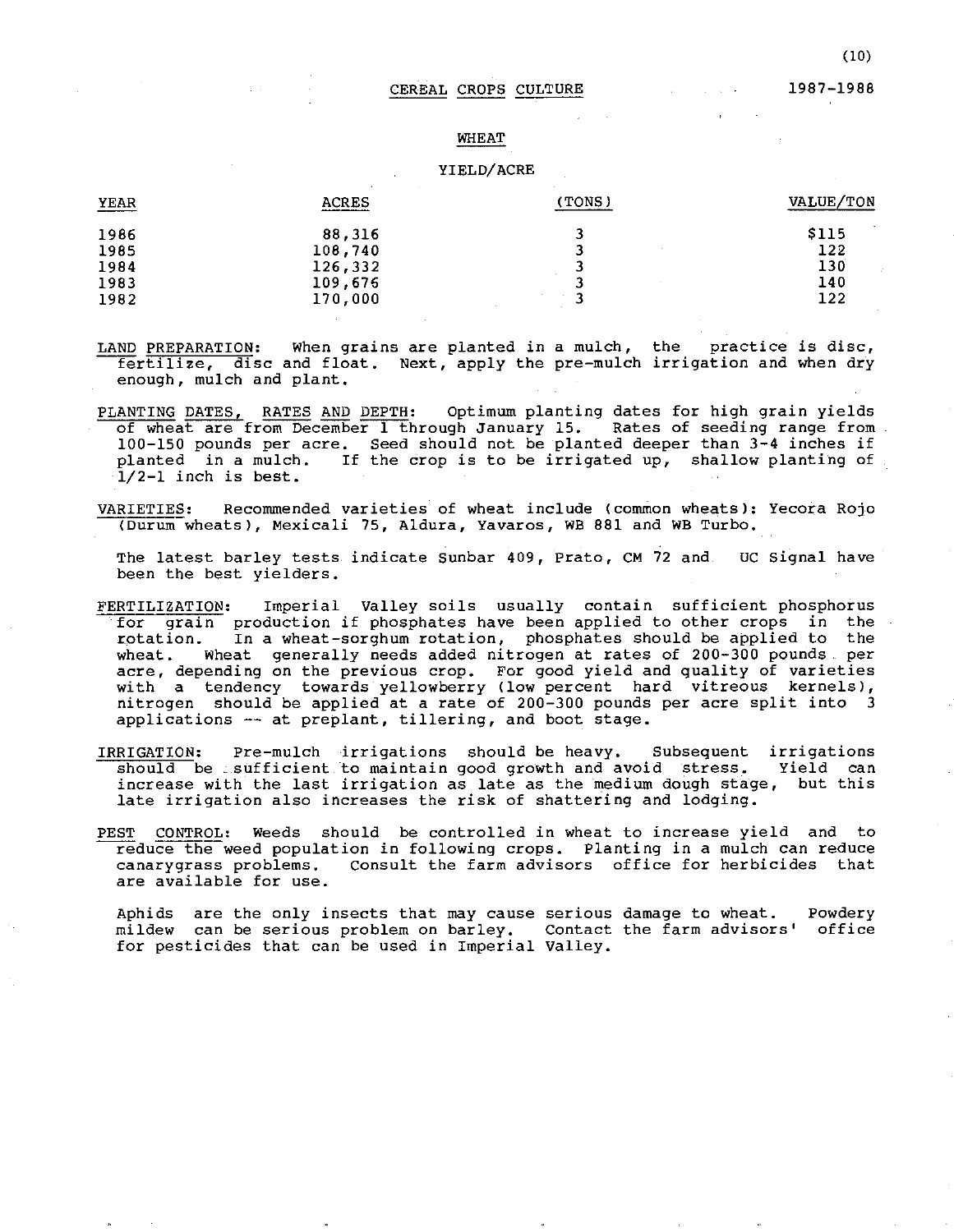\*\*\*\*\*\*\*\*\*\*\*\*\*\*

 $\cdot$ 

 $\overline{\phantom{a}}$ 

 $\frac{1}{4}$ 

 $\mathbf{r}$ 

 $\frac{1}{\gamma_1}$ 

Experimental operations at custom rates. Labor at \$5,50 per hour (\$4.30 plus Social Security,<br>unemployment insurance and fringe benefits).

> $\sim$  $\tau = 1/2$

 $\sim$ 

 $\sim 10^{-10}$ 

| Yield…~4 tons per acre                      | 165 days to maturity |                                                                                                               |                                   |                   |                   |
|---------------------------------------------|----------------------|---------------------------------------------------------------------------------------------------------------|-----------------------------------|-------------------|-------------------|
|                                             | CUSTOM               | MATERIALS                                                                                                     |                                   | <b>HAND LABOR</b> | COSTS             |
| OPERATION                                   | RATE                 | Type                                                                                                          | Cost                              | Hours Dollars     | Per Acre          |
| LAND PREPARATION                            |                      |                                                                                                               |                                   |                   |                   |
| Stubble Disc lx                             | 17.75                |                                                                                                               |                                   |                   | 17.75             |
| Disc 2x                                     | 9.00                 |                                                                                                               |                                   |                   | 18.00             |
| Landplane 2X                                | 9.50                 |                                                                                                               |                                   |                   | 19.00             |
| Triplane 1x                                 | 8.50                 |                                                                                                               |                                   |                   | <b>B.50</b>       |
| Fertilizer                                  | 6.00                 | $300$ # 11-52-0 35.25                                                                                         |                                   |                   | 41.25             |
| List<br>and the control                     | 10.50                |                                                                                                               |                                   |                   | 10.50             |
| Irrigate lx                                 |                      | $3/4$ ac. ft. 6.75                                                                                            |                                   | $2 \quad 11.00$   | $-17.75$          |
| List-inject fertilizer 10.00                |                      | 80# N @ .15/#                                                                                                 | 12.00                             |                   | 22.00             |
| -----------<br>TOTAL LAND PREPARATION COSTS |                      |                                                                                                               |                                   |                   | 154.75            |
| GROWING PERIOD                              |                      |                                                                                                               |                                   |                   |                   |
|                                             |                      |                                                                                                               |                                   |                   |                   |
| Plant - shape beds                          | 10.00                | Seed                                                                                                          | 28.00                             |                   | 38.00             |
| Herbicide de                                | 6.50                 | Herbicide                                                                                                     | 2.50                              |                   | 9.00              |
| Cultivate 2x                                | 9.75                 |                                                                                                               |                                   |                   | 19.50             |
| Spike 2x                                    | 8.50                 |                                                                                                               |                                   |                   | 17.00             |
| Lilliston 1x                                | 9.00                 |                                                                                                               |                                   |                   | $-9.00$           |
| Fertilize 2x                                | 10,00                | 150# N                                                                                                        | 34.50                             |                   | 54.50             |
| Irrigate 10x                                |                      | 3 ac. ft.                                                                                                     | 27.00                             | $6\qquad 33.00$   | 60.00             |
| Insect control 2x 4.90 finsecticides 32.00  |                      |                                                                                                               |                                   |                   | 41.80             |
| TOTAL GROWING PERIOD COSTS                  |                      |                                                                                                               | --------------                    |                   | -------<br>248.60 |
| GROWING PERIOD & LAND PREPARATION COSTS     |                      |                                                                                                               |                                   |                   | 403.55            |
|                                             |                      |                                                                                                               |                                   |                   |                   |
| Land Rent (net acres)<br>Cash Overhead--    |                      |                                                                                                               |                                   |                   | 125.00<br>63.43   |
|                                             |                      |                                                                                                               |                                   |                   |                   |
| TOTAL PREHARVEST COSTS                      |                      |                                                                                                               | ---------------------             |                   | 591.98            |
| HARVEST COSTS                               |                      |                                                                                                               |                                   |                   |                   |
| Harvest and haul                            | 4 tons @ 12.00/ ton  |                                                                                                               |                                   |                   | 48.00             |
|                                             |                      |                                                                                                               | --------------------------------- |                   |                   |
| TOTAL ALL COSTS                             |                      |                                                                                                               |                                   |                   | 639.98            |
|                                             |                      |                                                                                                               |                                   |                   |                   |
|                                             |                      | PROJECTED INCOME ABOVE COSTS (PER ACRE)                                                                       |                                   |                   |                   |
|                                             |                      |                                                                                                               |                                   | Breakeven         |                   |
|                                             |                      | 5.00 5.50 6.00 6.50 7.00                                                                                      |                                   | \$∕cwt.           |                   |
|                                             |                      |                                                                                                               |                                   |                   |                   |
|                                             | 40                   |                                                                                                               | ----                              | 15.40             |                   |
| Cwt                                         | 60                   | $-416$ $-396$<br>$-328$ $-298$                                                                                |                                   | 10.47             |                   |
| per                                         |                      | $-416$ $-396$ $-375$ $-356$ $-336$<br>$-328$ $-298$ $-268$ $-238$ $-208$<br>$-240$ $-200$ $-150$ $-120$ $-80$ |                                   | 8.00              |                   |
| acre                                        |                      | $100 -152 -102 -52 -2 48$                                                                                     |                                   | $6.52 -$          |                   |
|                                             |                      |                                                                                                               |                                   |                   |                   |

 $\sigma = \sigma_1 \otimes \cdots \otimes \sigma_m$ 

 $\sim$ 

 $(11)$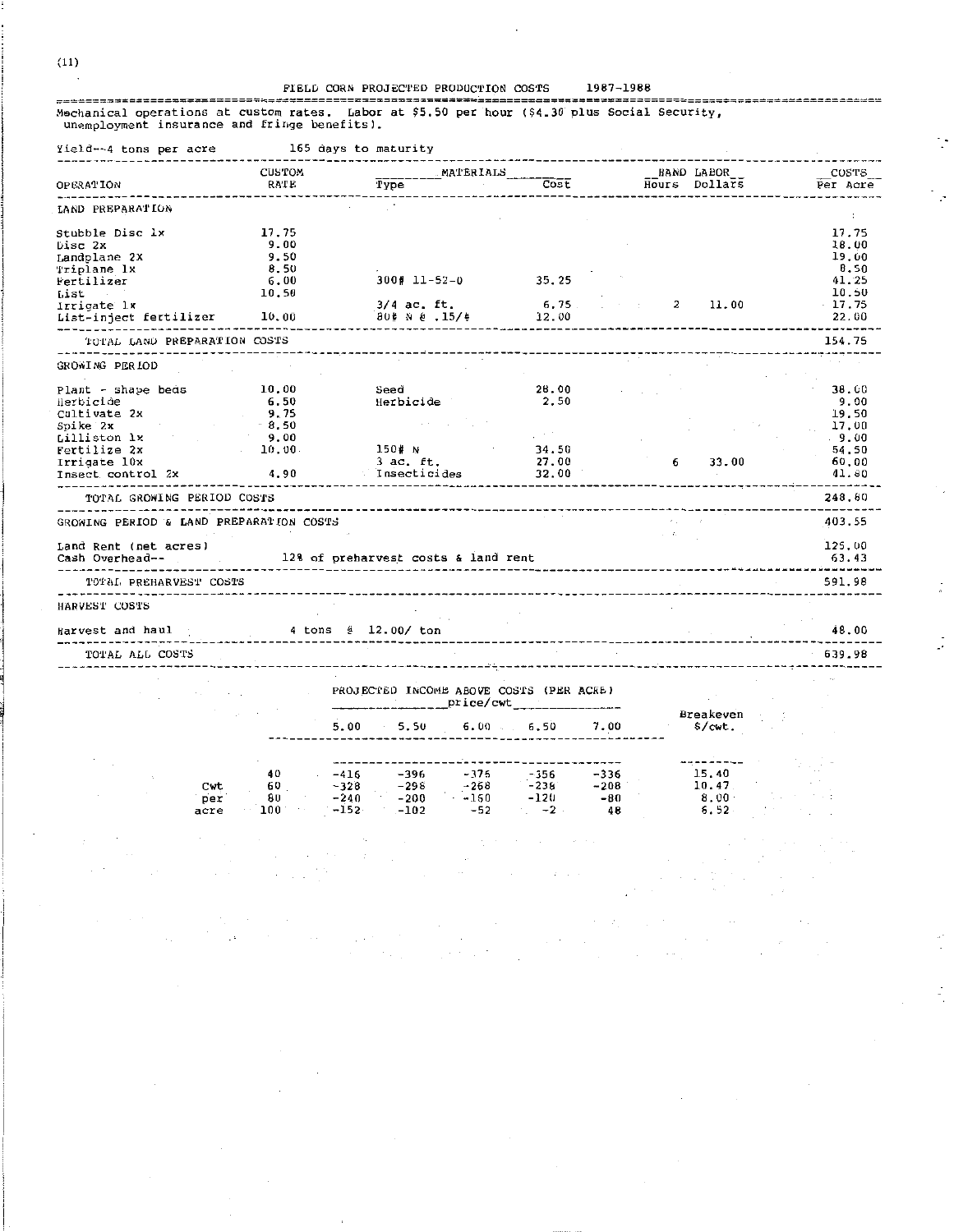The acreage of field corn during the past 3 years has ranged from a high of 2,QOO to a low of 650 acres. The gross price per ton has ranged from \$130 to \$90 per ton.

- PLANTING: Direct seeding can be done in January, February, and<br>March. The best vields have been obtained in mid to late March. The best yields have been obtained in mid to<br>January plantings. Field corn can be either irrigate Field corn can be either irrigated up and/or planted in the mulch. Thirty inch (30") rows have produced the highest yields with a plant population of 32,000 to 34,000 plants/acre. An in-row spacing of 8-10 inches has been satisfactory.
- VARIETIES: Several varieties have made good yields in<br>experimental trials and in growers fields. They are DeKalb Texperimental trials and in growers fields. 1230, DeKalb XL-73, Pioneer 3183, Taylor Evans 6998, Northrup-King PX-87, Paymaster UC 5990, DeKalb XL-74B, and Wheeler Ridge TMI 1173.
- SOILS: Well-drained medium heavy soils will produce the best yields. Soils on the light side (high percent sand) will also yields. Soils on t<br>produce good yields.
- IRRIGATION: necessary. stage of growth. Eight to 12 irrigations during the season will be Corn should not be stressed for moisture at any
- FERTILIZER: If corn follows a vegetable crop heavily fertilized with phosphate, probably no more phosphate needs to be applied. Corn does respond to a good supply of phosphate, particularly during early plant growth when soils can be on the cool side.<br>One hundred to 150 pounds of phosphate per acre should be hundred to 150 pounds of phosphate per acre should be adequate, applied before or at planting.

Corn also needs a good supply of nitrogen available from the seedling stage through early kernel development. Two hundred to 300 pounds of actual nitrogen will be needed, depending upon<br>soil type and any carryover from a previous crop. Nitrogen soil type and any carryover from a previous crop. should be applied in 3 to 4 applications.

- PEST CONTROL: There are several good herbicides registered for<br>field corn. Spider mites and the corn earworm can be field corn. Spider mites and the corn earworm can be<br>particularly damaging. Consult your farm advisor for the Consult your farm advisor for the latest pesticide recommendations.
- HARVESTING: Field corn is well adapted to mechanical picking.<br>Moisture can be a problem at harvest. Do not pick when the Moisture can be a problem at harvest. Do not pick when the moisture is about 15 percent or less. More corn can be moisture is about 15 percent or less. More corn can be recovered in harvesting if the moisture is from 20 to percent. This moisture will have to be dried down to at lea This moisture will have to be dried down to at least 15 percent after harvest and before selling to a local feedlot. Drying methods that are economical need to be investigated at this time.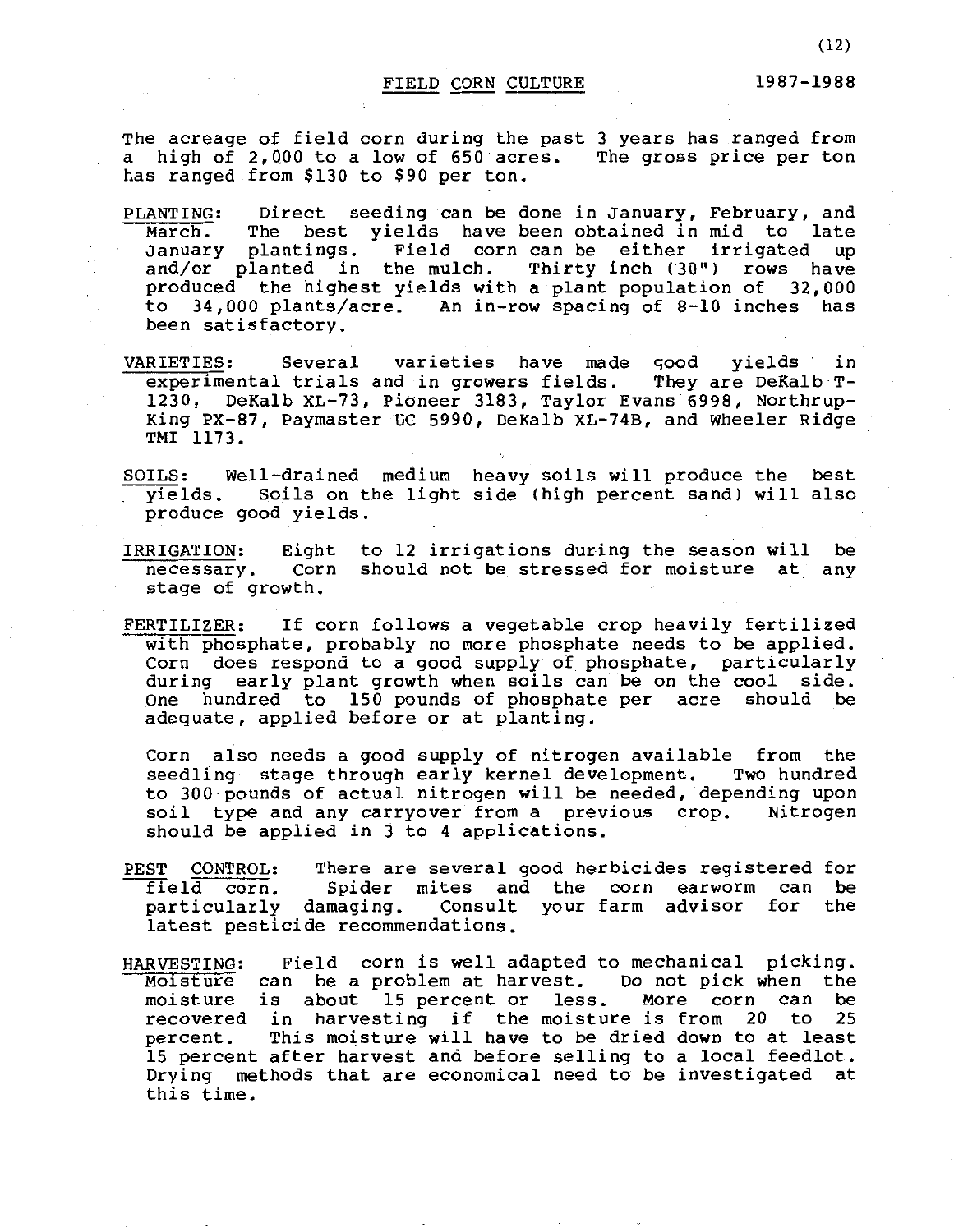|  | COTTON PROJECTED PRODUCTION COSTS | 1987-1988 |
|--|-----------------------------------|-----------|
|  |                                   |           |

Full Season

 $\ddot{\phantom{1}}$ 

--------

-----------;===== Mechanical operations at custom rates. Labor at \$5.50 per hour (\$4.30 plus Social Security, unemployment and fringe benefits).

 $-520$ 

 $-309$ 

 $-278$ 

 $-157$ 

 $-36$ 

1000

1250

1500

1750

2000

Pounds

lint

 $accre$ 

per

170-200+ days to harvest Yield--2.5 bales or 1250 pounds lint per acre -------------------<sup>-</sup> ----------------------------------------------------------CUSTOM MATERIALS HAND LABOR COSTS Hours Dollars Type  $\overline{Cost}$ Per Acre RATE **OPERATION** ------------والمتراجع لمترابط لتداعب التناز . . . . . . . . . . . -----------LAND PREPARATION  $18.00$ 18.00 Chisel 18.00 Disc 2x 9.00  $300*$  11-52-0 35.25 41.25<br>7.75 Fertilize (broadcast)  $6.00$  $7.75$ Float 15.00 15.00 Border-cross check 4.50  $1/2$  ac. ft.  $\overline{2}$ 11.00 15.50 Irrigate List-injected 10.00 80# NH3 @ 22,00  $12.00$  $9.00$  $9.00$ Lilliston  $- - -$ TOTAL LAND PREPARATION COSTS 146.50 GROWING PERIOD 20.60 Plant - Shape 10.00 Seed 20# @.53 10.60 Weed Control 6.50 Herbicide 15.00 21.50 Cultivate 2x 9.50 19.00 200# N 40.00 60.00 Fertilize 2x 10.00  $\overline{\mathbf{B}}$ 44.00 44.00 Hand thin - weed Herbicide<br>Water 5.5 ac/ft<br>Insecticide 9.00 17,00 35.00 Lilliston 2x. 49.50 8 44.00 93.50 Irrigate 10x 4.90 190.00 258.60 Insect control 15x 36.00  $6.00$ 24,00 Defoliate 2x 12.00 12.00 Chop stalks TOTAL GROWING PERIOD COSTS 600.20 GROWING PERIOD & LAND PREPARATION COSTS 746.70 150.00 Land Rent (net acres) Cash Overhead--12% preharvest cost and land rent 107.60 --------------------------------------------------1004.30 TOTAL PREHARVEST COSTS . \_ \_ \_ \_ \_ \_ \_ \_ **HARVEST COSTS** 48.00/bale @<br>10.00/bale @ 2.5 bales/acre 120.00 Machine picking 2.5 bales/acre 25.00 Hauling 2.75/cwt of seed cotton Ginning 1149.30 TOTAL ALL COSTS PROJECTED INCOME ABOVE COSTS (PER ACRE) price/lb lint Breakeven  $.75$  $.80$  $.60$ .65  $.70$  $\frac{\xi}{\delta}$ .  $\frac{1}{2}$ ---------------------------------------------

 $-370$ 

 $-212$ 

 $-53$ 

105

264

 $-420$ 

 $-274$ 

 $-128$ 

 $18$ 

164

 $-470$ 

 $-337$ 

 $-203$ 

 $-70$ 

64

 $-320$ 

 $-149$ 

 $22$ 

193

364

1.12

 $-92$ 

 $.79$ 

 $.69$ 

 $.62$ 

 $(13)$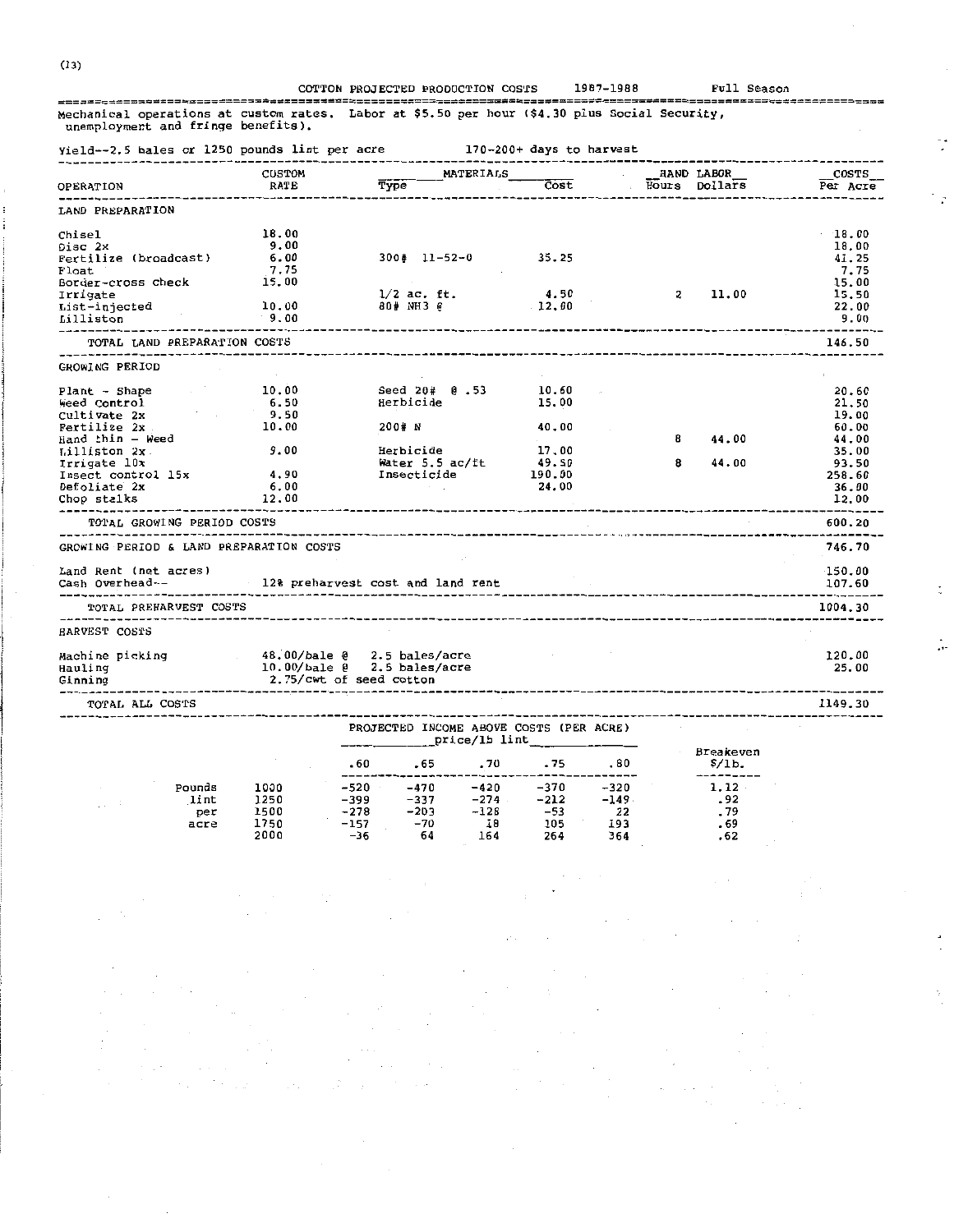#### COTTON CULTURE 1987-1988

| YIELD/ACRE |           |
|------------|-----------|
| (IN LBS)   | VALUE/LB  |
| 1,260      | $$1.02^1$ |
| 1,355      | .75       |
| 1,245      | .87       |
| 1,400      | .85       |
| 1,200      | .72       |
|            |           |

- LAND PREPARATION: Most cotton continues to be grown on raised beds 38 to 40 inches wide. A small acreage is grown on beds at 30 inch beds. The crop is generally planted in a semi-mulch and irrigated up. Cotton can be grown on all types of soil in Imperial County.
- PLANTING DATES AND RATES: Cotton yields are normally higher if planted in March to early  $\overline{April.}$  --Yields decrease when cotton is planted later in the season. A soil<br>temperature of at least 60 F at a depth of 8 inches is desirable. Spacings within temperature of at least  $60^{\circ}$ F at a depth of 8 inches is desirable. the row of 3 to 12 inches result in approximately the same yields.
- VARIETIES: Delta Pine 61, Delta Pine 77 and Stoneville 825 have been successfully grown. Other varieties grown are Delta Pine 90, Delta Pine 80 and Delta Pine 20.
- FERTILIZATION: Two hundred fifty to 300 pounds of nitrogen per acre will produce a good crop on solid planted cotton. The applications should be made before planting, at thinning, and in June to July. Phosphate application is a common practice, although tests have failed to show a yield response. The total nitrogen and phosphate applied depends upon the previous crop.
- IRRIGATION: Do not allow the plants to remain wilted for extended periods of time. The number of irrigations depend upon the season and the desired result--a top crop **(maximum number of irrigations) or a short season crop (fewer irrigations).**
- PEST CONTROL: Several herbicides are now in common use both as preemergence and layby treatments. Consult your farm advisors' office for registered, adapted chemicals.

The pink bollworm, the cotton leaf perforator, tobacco budworm, and cotton bollworm are widespread and pose a serious threat to cotton production. Cotton boll weevil **may become a serious problem. Other insects such as spider mites, cutworms, lygus**  bugs, and whitefly may occasionally require treatment. The presence of these<br>insect pests results in increased costs for pest control since multiple **insect pests results in increased costs for pest control since multiple**  applications are necessary to keep them in check. The insecticide costs included in this circular could be higher, depending upon the presence of these and other pests. Consult the farm advisors' office for latest information.

Seedling diseases can reduce cotton stands to the point where replanting may be necessary. The seedling disease problem frequently is more severe where cotton follows sugar beets or alfalfa, and/or cool soil temperatures. Fungicide seed treatments can be used for seedling disease control.

MISCELLANEOUS: If PIX and/or Prep are applied, add \$50 per acre, plus application.

11 Price includes government payment

(14)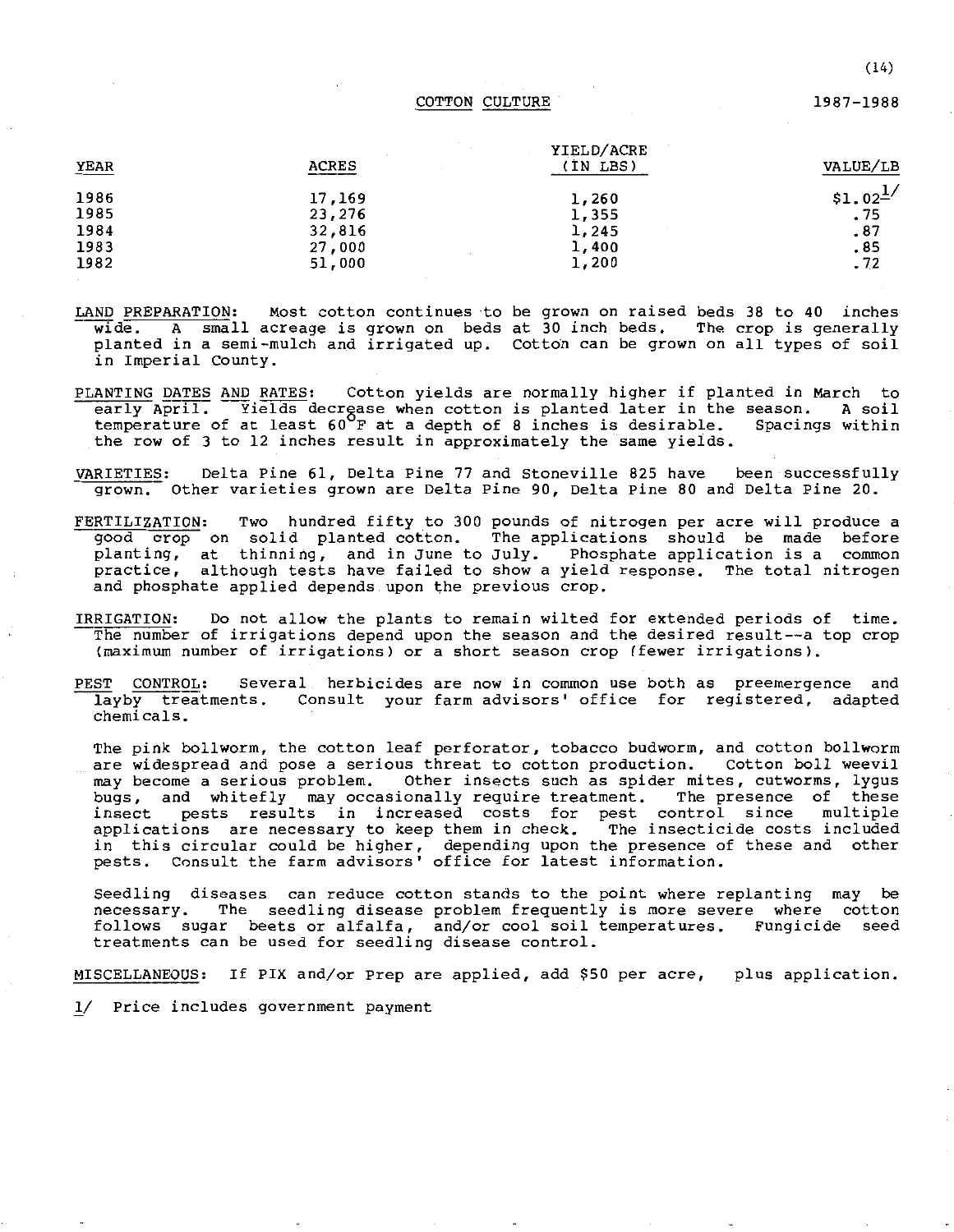|                                                          | <b>CUS POM</b>               | MATERIALS                                                                                                                                                                                                                      |       |        | $HAND$ $LABOR$                    | $\sim$ COSTS                    |
|----------------------------------------------------------|------------------------------|--------------------------------------------------------------------------------------------------------------------------------------------------------------------------------------------------------------------------------|-------|--------|-----------------------------------|---------------------------------|
| OPERATION                                                | RATE                         | Type                                                                                                                                                                                                                           | Cost  |        | $\overline{\text{Hours}}$ Dollars | Per Acre                        |
| LAND PREPARATION                                         |                              |                                                                                                                                                                                                                                |       |        |                                   |                                 |
| Disc 2x<br>Fertilize<br>Border<br>Float 2x               | 9.00<br>8.50<br>8.50<br>7.75 | 100# NH3                                                                                                                                                                                                                       | 14.50 |        |                                   | 18,00<br>23.00<br>8.50<br>15.50 |
| TOTAL LAND PREPARATION                                   |                              |                                                                                                                                                                                                                                |       |        |                                   | 65.00                           |
| GROWING PERIOD                                           |                              |                                                                                                                                                                                                                                |       |        |                                   |                                 |
| Plant<br>and the control of<br>Irrigate llx<br>Fertilize | 8.50                         | $40* \text{ seed } 0$ , $20/16$ 8, 00<br>$3.5 \text{ ac/ft}$ $31.50$<br>250# NH3                                                                                                                                               | 36.25 | $\sim$ | 22.00                             | $-16.50$<br>53.50<br>36.25      |
| TOTAL GROWING PERIOD                                     |                              | and the contract of the contract of the contract of the contract of the contract of the contract of the contract of the contract of the contract of the contract of the contract of the contract of the contract of the contra |       |        |                                   | 106.25                          |
| GROWING PERIOD & LAND PREPARATION COSTS                  |                              |                                                                                                                                                                                                                                |       |        |                                   | 171, 25                         |
| Land Rent (gross)<br>Cash Overhead--                     |                              | 10% of growing, land preparation & land rent                                                                                                                                                                                   |       |        |                                   | 100.00<br>27.13                 |
| TOTAL COSTS                                              |                              |                                                                                                                                                                                                                                |       |        |                                   | ------<br>298.38                |

 $\ddot{\cdot}$ 

 $\frac{1}{4}$ 

÷,

COST PER CWT OF GAIN

 $\sim$   $\sim$ 

Calculations below show the cost per cwt. of gain at various stocking rates and rates of gain, assuming a grazing period of 150 days.

|         |      | Stocking Rate (steers per acre) |     |    |     |    |     |    | cwt, gain       |
|---------|------|---------------------------------|-----|----|-----|----|-----|----|-----------------|
|         |      |                                 | 2.5 |    | 3.5 |    | 4.5 | 5  | for<br>150 days |
|         | 1.00 | 99                              | 80  | 66 | 57  | 50 | 44  | 40 | 1.5             |
|         | 1.10 | 90                              | 72  | 60 | 52  | 45 | 40  | 36 | 1.65            |
|         | 1,20 | 83                              | 66  | 55 | 47  | 41 | 37  | 33 | 1.8             |
|         | 1.30 | 77                              | 61  | 51 | 44  | 38 | 34  | 31 | 1.95            |
| Average | 1.40 | 71                              | 57  | 47 | 41  | 36 | 32  | 28 | 2.1             |
| daily   | 1.50 | 66                              | 53  | 44 | 38  | 33 | 29  | 27 | 2.25            |
| gain    | 1.60 | 62                              | 50  | 41 | 36  | 31 | 28  | 25 | 2.4             |
|         | 1.70 | 59                              | 47  | 39 | 33  | 29 | 26  | 23 | 2.55            |
|         | 1,80 | 55                              | 44  | 37 | 32  | 28 | 25  | 22 | 2.7             |
|         | 1.90 | 52                              | 42  | 35 | 30  | 26 | 23  | 21 | 2.85            |
|         | 2.00 | 50                              | 40  | วง | 28  | 25 | 22  | 20 |                 |

L.

 $(15)$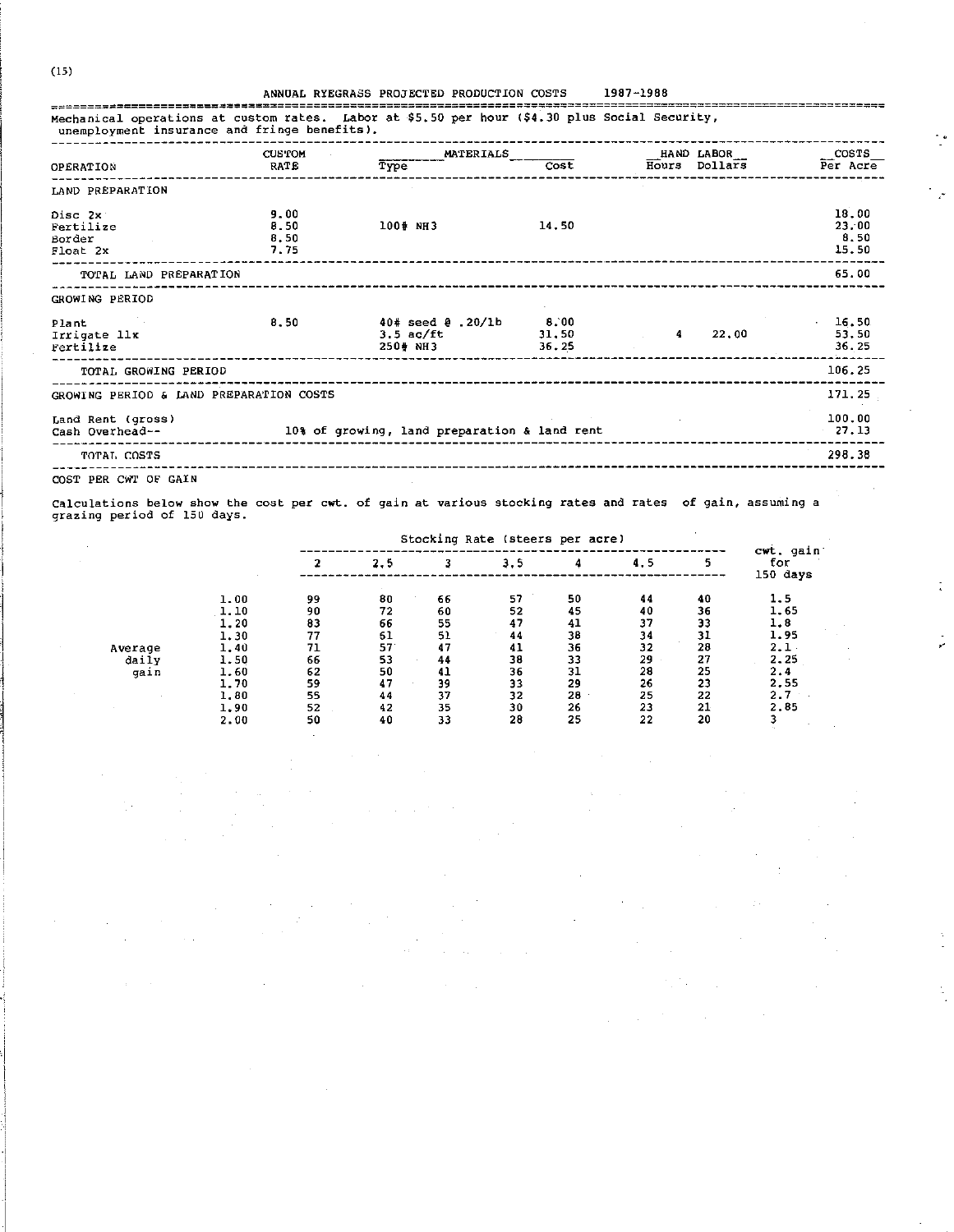RYEGRASS PASTURE CULTURE

1987-1988

(16)

| YEAR           | <b>ACRES</b> | VALUE/UNITA |
|----------------|--------------|-------------|
| 1986           | 3,200        | \$200       |
| 1985           | 3,300        | 200         |
| 1984           | 6,700        | 200         |
| 1983           | 2,540        | 200         |
| 1982<br>$\sim$ | 2,500        | 200         |

A/ Pastured five times

SOIL PREPARATION: A uniform seed bed is a prerequisite to a good stand. spots in the field causes uneven irrigation, resulting in poor stands. High

PLANTING RATES, DATES & VARIETIES: Plant from 20 to 40 pounds of annual ryegrass seed per acre. Heavier rates may be needed on saline soils. Ryegrass may be planted from mid-September through November. Early plantings **in September are excellent if weather has cooled down. "Common" is normally a**  good yielding variety in the Imperial Valley, however, most annual ryegrass **varieties can be grown. When in doubt, consult your local farm advisor.** 

FERTILIZERS: Ryegrass needs approximately 200 pounds of total nitrogen for optimum growth. Fifty to 100 pounds are applied preplant as ammonia, however, **nitrogen carryover from previous crops will reduce early season requirements.**  Fifty pounds of nitrogen, as ammonium nitrate or ammonia, should be applied after pasturing or as needed.

Excess nitrogen can cause nitrate poisoning in livestock, and is most likely in rapidly growing plants. **Regular tissue analysis can keep growers aware of nitrate levels.** 

Phosphate residues from previous crops are generally sufficient for proper ryegrass production.

- IRRIGATION: Ryegrass usually thrives under moist soil conditions. Quick applications of irrigation water are sufficient unless leaching of salts is intended. Ryegrass needs about eleven irrigations during the growing period.
- PEST CONTROL: Weed control is not normally necessary in ryegrass pasture; ~4-[)gives excellent control of broadleaf plants if weed **control measures are**  needed.
- PASTURING: It takes about 75 days under good conditions from planting to pasturing ryegrass.

Ryegrass is normally pastured on a 28 to 40 day pastured on a 7 to 10 day schedule. Stocking rate on the overall acreage will range from 3 to 5 head per actual acre planted. Four fields are

If only 1/4 of the overall acreage *is* pastured at one time, the stocking rate for that area would be 4 x 3-5 cattle per acre or 12-20 cattle per acre.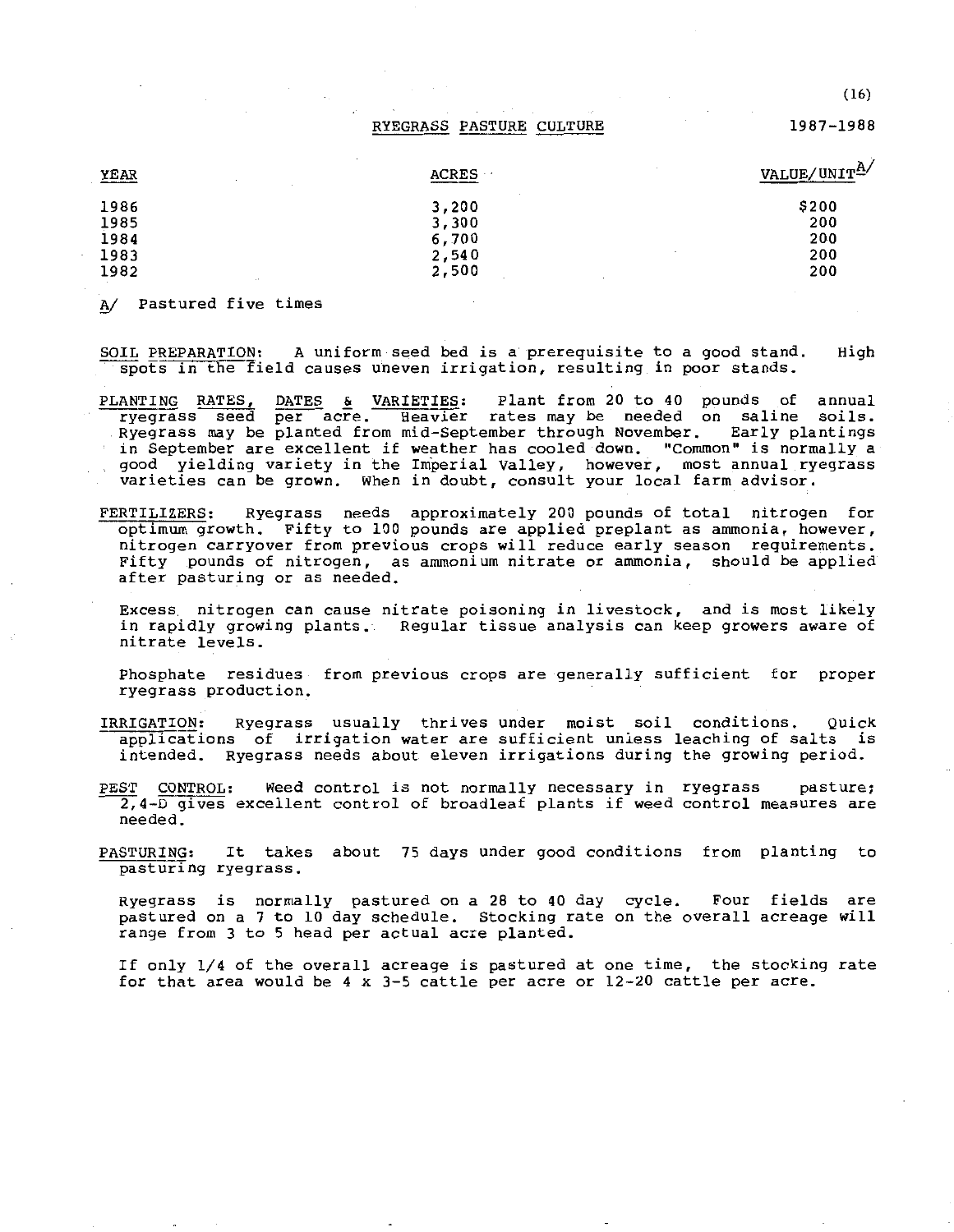#### SUDANGRASS HAY PROJECTED PRODUCTION COSTS 1987-1988

Mechanical operations at custom rates. Labor at \$5.50 per hour (\$4.30 plus Social Security, unemployment insurance and fringe benefits).

| Yield--5.0 tons per acre                                  |                  |                                     |              |                                                      |           |                         |                                   |                                    |                   |
|-----------------------------------------------------------|------------------|-------------------------------------|--------------|------------------------------------------------------|-----------|-------------------------|-----------------------------------|------------------------------------|-------------------|
| OPERATION                                                 |                  | CUSTOM<br>RATE                      | Type         |                                                      | MATERIALS | Cost                    |                                   | <b>HAND LABOR</b><br>Hours Dollars | COSTS<br>Per Acre |
|                                                           | ---------------- |                                     | . <b>.</b> . |                                                      |           |                         |                                   |                                    |                   |
| LAND PREPARATION                                          |                  |                                     |              |                                                      |           |                         |                                   |                                    |                   |
| Disc 2x                                                   |                  | 9.00                                |              |                                                      |           |                         |                                   |                                    | 18.00             |
| fertilize                                                 |                  | 8.50                                |              | 100# NH3 @ .145/# 14.50                              |           |                         |                                   |                                    | 23.00             |
| Border                                                    |                  | 8.50                                |              |                                                      |           |                         |                                   |                                    | 8.50              |
| Float 2x                                                  |                  | 7.75                                |              |                                                      |           |                         | _____                             |                                    | 15,50<br>------   |
| TOTAL LAND PREPARATION COSTS                              |                  |                                     |              |                                                      |           |                         |                                   |                                    | 65.00             |
| GROWING PERIOD                                            |                  |                                     |              |                                                      |           |                         |                                   |                                    |                   |
| Plant                                                     |                  | 8.50                                |              | Seed 30# @ 30 lb/ac 9.00                             |           |                         |                                   |                                    | 17.50             |
| Irrigate 8x                                               |                  |                                     |              | $3.5$ ac/ft and $\sim$                               |           | 31.50                   | 4                                 | 22.00                              | 53.50             |
| Fertilize                                                 |                  |                                     |              | 100# NH3 @ .145/1b 14.50                             |           |                         |                                   |                                    | 14.50             |
| TOTAL GROWING PERIOD COSTS                                |                  |                                     |              |                                                      |           |                         |                                   |                                    | 85.50             |
| GROWING PERIOD & LAND PREPARATION COSTS                   |                  |                                     |              |                                                      |           |                         |                                   |                                    | 150.50            |
| Land Rent (net)                                           |                  |                                     |              |                                                      |           |                         |                                   |                                    | 80.00             |
| Cash Overhead--                                           |                  | 10% of preharvest costs & land rent |              |                                                      |           |                         |                                   |                                    | 23.05             |
|                                                           |                  |                                     |              |                                                      |           |                         |                                   |                                    |                   |
| TOTAL PREHARVEST COSTS                                    |                  |                                     |              |                                                      |           |                         | -------------------------------   |                                    | 253.55            |
| HARVEST COSTS ( calculated at 5 tons/acre and 2 cuttings) |                  |                                     |              |                                                      |           |                         |                                   |                                    |                   |
| Swather 2x                                                |                  | 10.00                               |              |                                                      |           |                         |                                   |                                    | 20,00             |
| Rake 2x                                                   |                  | 5.00                                |              |                                                      |           |                         |                                   |                                    | 10.00             |
| Bale (5.0 tons)                                           |                  | 12.00/ton                           |              |                                                      |           |                         |                                   |                                    | 60.00             |
| Saul & Stack                                              |                  | .25/bale @ 17 bales/ton             |              |                                                      |           |                         | _________________________________ |                                    | 21.25             |
| TOTAL BARVEST COSTS                                       |                  |                                     |              |                                                      |           |                         |                                   |                                    | 111.25            |
| TOTAL ALL COSTS                                           |                  |                                     |              |                                                      |           |                         |                                   |                                    | 364.80            |
|                                                           |                  |                                     |              | PROJECTED INCOME ABOVE COSTS (PER ACRE)<br>price/ton |           |                         |                                   |                                    |                   |
|                                                           |                  |                                     |              |                                                      |           |                         |                                   | Breakeven                          |                   |
|                                                           |                  |                                     |              | 40.00 50.00 60.00 70.00 80.00                        |           |                         | 100.00                            | \$/ton<br>-------                  |                   |
|                                                           | 3                | $-212$                              | $-102$       | $-152 - 122$                                         |           | $-92$                   | $-32$                             | 101.                               |                   |
| Tons                                                      | 3.5              | -200                                | $-165$       | -130                                                 | -95       | $-60$                   | <b>10</b>                         | 89                                 |                   |
| per                                                       | 4                | -189                                |              | $-149 -109 -69$                                      |           | $-29$                   | 51                                | 80                                 |                   |
| acre                                                      | 4.5              | $-177$                              | $-132$       | $-87$                                                | $-42$     | $\overline{\mathbf{3}}$ | 93                                | 73                                 |                   |
|                                                           | 5.               | $-165$                              | $-115$       | $-65$                                                | $-15$     | $-35$                   | 135                               | 67                                 |                   |
|                                                           |                  |                                     |              |                                                      |           |                         |                                   |                                    |                   |
|                                                           |                  |                                     |              |                                                      |           |                         |                                   |                                    |                   |

t

 $\sqrt{2}$ 

 $\mathcal{F}^{\mathcal{G}}_{\mathcal{F}}(\mathcal{G})$  .

 $(17)$ 

 $\sim 10^7$ 

 $\alpha$  , and the second constraints are also the second constraint of the second constraints are  $\alpha$ 

 $\label{eq:2.1} \begin{split} \mathcal{L}_{\text{max}}(\mathbf{r}) = \mathcal{L}_{\text{max}}(\mathbf{r}) \mathcal{L}_{\text{max}}(\mathbf{r}) \mathcal{L}_{\text{max}}(\mathbf{r}) \mathcal{L}_{\text{max}}(\mathbf{r}) \mathcal{L}_{\text{max}}(\mathbf{r}) \mathcal{L}_{\text{max}}(\mathbf{r}) \mathcal{L}_{\text{max}}(\mathbf{r}) \mathcal{L}_{\text{max}}(\mathbf{r}) \mathcal{L}_{\text{max}}(\mathbf{r}) \mathcal{L}_{\text{max}}(\mathbf{r}) \mathcal{L}_{\text{max}}(\mathbf{r}) \$ 

 $\sim$   $\sim$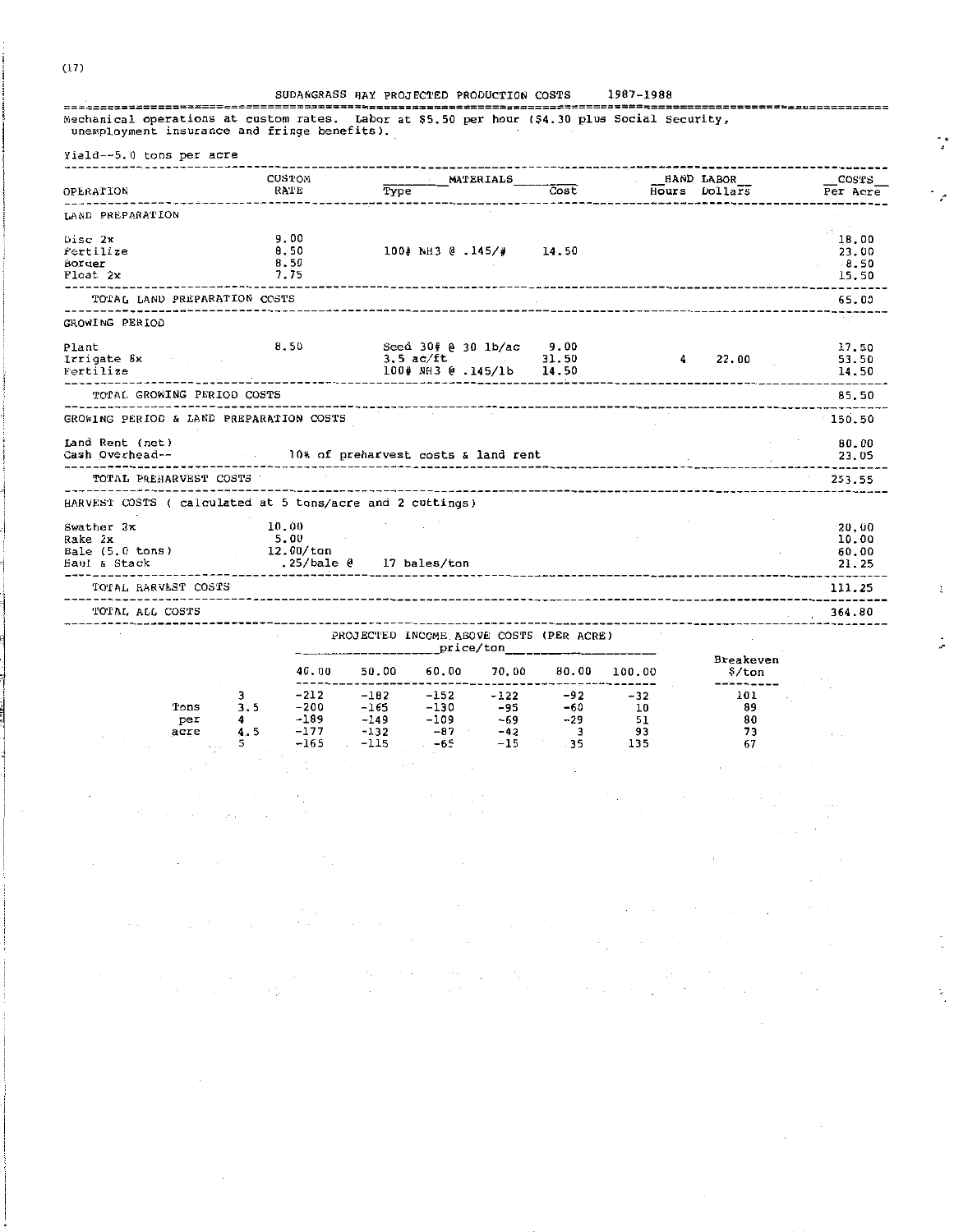#### SUDANGRASS CULTURE

1987-1988

| YEAR | <b>ACRES</b> | YIELD/ACRE<br>(TONS) | VALUE/TON |
|------|--------------|----------------------|-----------|
| 1986 | 13,500       |                      | - \$68    |
| 1985 | 15,200       | 5                    | 65        |
| 1984 | 24,300       | 5                    | 70        |
| 1983 | 10,400       |                      | 70        |
| 1982 | 7,300        |                      | 43        |

- SOIL PREPARATION: A uniform seed bed is necessary to obtain a good stand of sudangrass. High spots in the field cause uneven irrigation and poor stands result. Low spots in the field will "scald" out, decreasing the stand population considerably.
- PLANTING RATES, with 20 to 40 pounds of seed per acre. Sudangrass may be with 20 to 40 pounds of seed per defer buddingthes in DATES & VARIETIES: Sudangrass should be planted<br>40 pounds of seed per acre. Sudangrass may be

The variety Piper has always performed well in Imperial Valley. There are also a number of other commercial varieties available.

- FERTILIZATION: Apply 50 to 100 lbs. of nitrogen as NH preplant. Eighty to 100 lbs. of nitrogen may be applied in the<br>irrigation water if necessary after the first hay crop is cut. irrigation water if necessary after the first hay crop is cut.
- IRRIGATION: sudangrass requires a lot of moisture but will scald out during the hot summer days if water is left on for a long period of time or if drainage is poor.

Damage is more likely to occur when irrigation water is applied during the growing season.

PEST CONTROL: Weed control is not normally necessary in sudangrass production. However, 2,4-D gives excellent control of broadleaf plants if required.

HARVESTING: Sudangrass is harvested 2 to 3 times, between June and October. Pasturing is also practiced on some fields.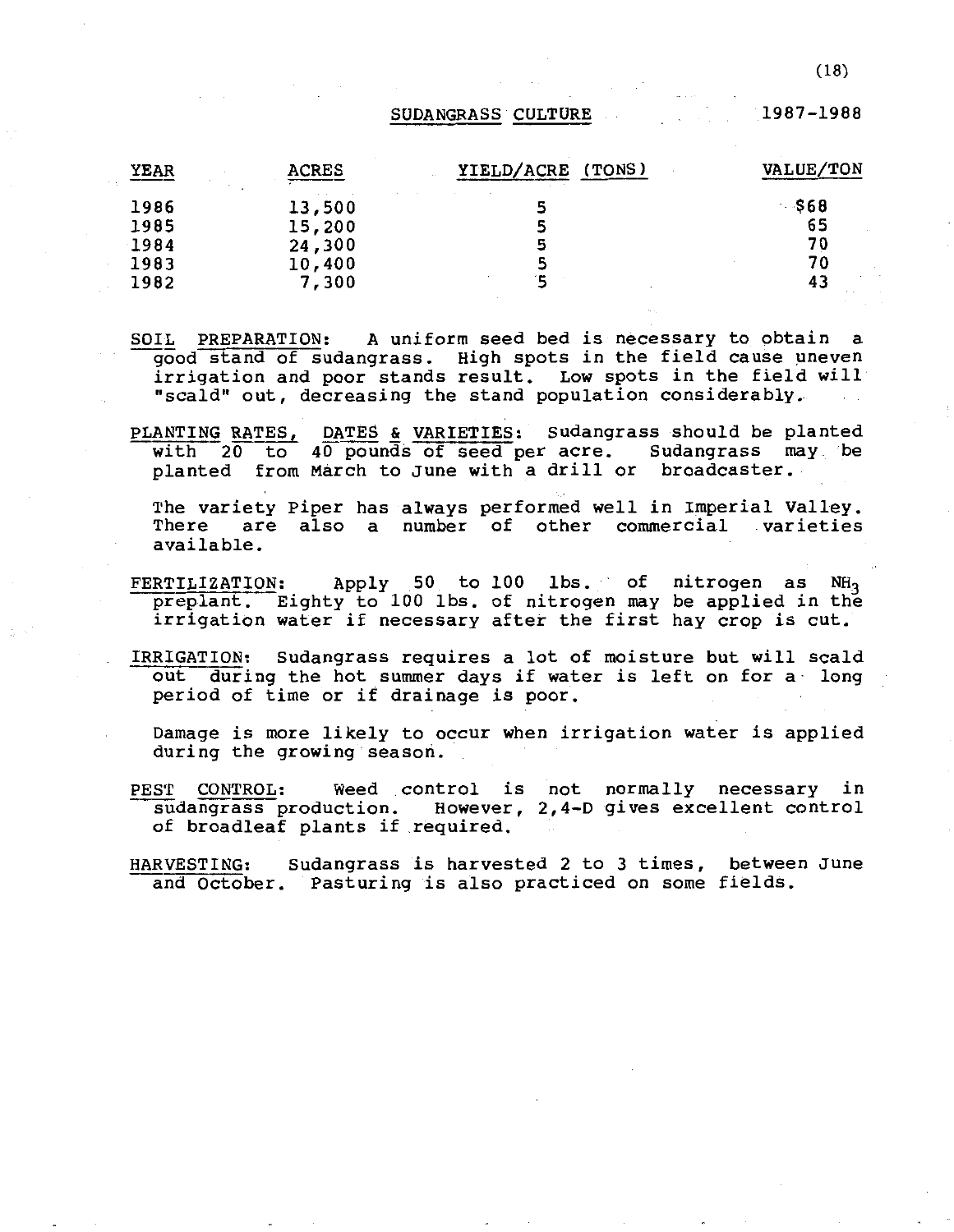(19)

 $\overline{6}$ 

#### SUGAR BEETS PROJECTED PRODUCTION COSTS 1987-1988

,•

 $\zeta$ 

t.

 $\overline{a}$ 

Mechanical operations.at custom publical operations.<br>Mechanical operations.at custom rates. Labor at \$5.50 per hour (\$4.30 plus Social Security, unemployment insurance and fringe benefits).

|                                                                    | <b>CUSTOM</b>                                |                            | MATERIALS                                                                                                                                                                                                 |       |       |                                     | HAND LABOR      | <b>COSTS</b>   |
|--------------------------------------------------------------------|----------------------------------------------|----------------------------|-----------------------------------------------------------------------------------------------------------------------------------------------------------------------------------------------------------|-------|-------|-------------------------------------|-----------------|----------------|
| <b>OPERATION</b>                                                   | RATE                                         | Type                       | the contract of the contract of                                                                                                                                                                           | Cost  |       |                                     | Hours Dollars   | Per Acre       |
| LAND PREPARATION                                                   |                                              |                            |                                                                                                                                                                                                           |       |       |                                     |                 |                |
| Plow                                                               | 24.25                                        |                            |                                                                                                                                                                                                           |       |       |                                     |                 | 24.25          |
| Disc 2x                                                            | 9.00                                         |                            |                                                                                                                                                                                                           |       |       |                                     |                 | 18.00          |
| Build & Break                                                      |                                              |                            |                                                                                                                                                                                                           |       |       |                                     |                 |                |
| borders                                                            | 14.25                                        |                            |                                                                                                                                                                                                           |       |       |                                     |                 | 14,25          |
| Flood                                                              |                                              |                            | Water $.9$ ac. ft. $0.10$                                                                                                                                                                                 |       |       | $\mathbf{1}$                        | 5.50            | 13.60          |
| Disc 2x                                                            | 9.00                                         |                            |                                                                                                                                                                                                           |       |       |                                     |                 |                |
| Fertilize                                                          | 6.00                                         |                            | $300# 11 - 52 - 0$ 35.25                                                                                                                                                                                  |       |       |                                     |                 | 18.00<br>41.25 |
| Float                                                              | 7.75                                         |                            |                                                                                                                                                                                                           |       |       |                                     |                 | 7.75           |
| List                                                               | 10.50                                        |                            |                                                                                                                                                                                                           |       |       |                                     |                 | 10.50          |
|                                                                    |                                              |                            |                                                                                                                                                                                                           |       |       | ----------------------------------- |                 | --------       |
| TOTAL LAND PREPARATION COSTS<br>---------------------------------- |                                              |                            |                                                                                                                                                                                                           |       |       |                                     |                 | 147.60         |
| GROWING PERIOD                                                     |                                              |                            |                                                                                                                                                                                                           |       |       |                                     |                 |                |
| Plant & Shape                                                      | 14.00                                        | Seed 4#<br>$\sim 10^{-11}$ |                                                                                                                                                                                                           | 40.00 |       |                                     |                 | 54.00          |
| Herbicide                                                          |                                              | Herbicide                  |                                                                                                                                                                                                           | 20.50 |       |                                     |                 | 20.50          |
| Thin                                                               |                                              |                            | Machine (synchronous thinner) or hand thin                                                                                                                                                                |       |       |                                     |                 | 27.00          |
| Cultivate 3x                                                       | $27.00$<br>$9.75$<br>$10.00$                 |                            |                                                                                                                                                                                                           |       |       |                                     |                 | 29.25          |
| Pertilize 2x                                                       |                                              | 160# N                     |                                                                                                                                                                                                           | 47.00 |       |                                     |                 | 67.00          |
| Weed Control                                                       |                                              |                            |                                                                                                                                                                                                           |       |       | 11                                  | 60.50           | 60.50          |
| Insect Control 6x                                                  | 4.50                                         |                            |                                                                                                                                                                                                           | 70.00 |       |                                     | The Corporation | 97.00          |
| Disease Control 2x                                                 | 4.90                                         | Pesticide<br>Fungicide     |                                                                                                                                                                                                           | 15.00 |       |                                     |                 | 24.80          |
| Irrigate 12x                                                       |                                              |                            | Water 5 ac. ft.                                                                                                                                                                                           | 45.00 |       | 8                                   | 44.00           | 89.00          |
|                                                                    |                                              |                            |                                                                                                                                                                                                           |       |       |                                     |                 |                |
| TOTAL GROWING PERIOD COSTS                                         |                                              |                            |                                                                                                                                                                                                           |       |       | ----------------------              |                 | 469.05         |
| GROWING PERIOD & LAND PREPARATION COSTS                            |                                              |                            |                                                                                                                                                                                                           |       |       |                                     |                 | 616.65         |
| Land Rent (gross)                                                  |                                              |                            |                                                                                                                                                                                                           |       |       |                                     |                 | 150.00         |
| Cash Overhead                                                      |                                              |                            |                                                                                                                                                                                                           |       |       |                                     |                 |                |
| --------------------------                                         | 128 of preharvest costs & land rent          |                            |                                                                                                                                                                                                           |       |       |                                     |                 | 92.00          |
| TOTAL PREHARVEST COSTS<br>------------------------                 |                                              |                            |                                                                                                                                                                                                           |       |       |                                     |                 | 858.65         |
| <b>HARVEST COSTS</b>                                               |                                              |                            |                                                                                                                                                                                                           |       |       |                                     |                 |                |
| Dig                                                                | 2.35 per clean ton Yield -- 26 tons per acre |                            |                                                                                                                                                                                                           |       |       |                                     |                 | 61.10          |
| Haul                                                               | 2.54 per clean ton                           |                            |                                                                                                                                                                                                           |       |       |                                     |                 | 66.04          |
| Railroad freight                                                   | 4.94 per clean ton                           |                            |                                                                                                                                                                                                           |       |       |                                     |                 | 128.44         |
| HARVEST AND FREIGHT COSTS                                          |                                              |                            |                                                                                                                                                                                                           |       |       | ----------------------------        |                 | 255.58         |
| TOTAL COSTS -includes growing, harvest, and freight                |                                              |                            |                                                                                                                                                                                                           |       |       | -------------------------------     |                 | 1114.23        |
|                                                                    |                                              |                            |                                                                                                                                                                                                           |       |       |                                     |                 |                |
|                                                                    |                                              |                            | PROJECTED INCOME ABOVE COSTS (PER ACRE)<br>tons/acre                                                                                                                                                      |       |       |                                     |                 |                |
|                                                                    | 20                                           | 23                         | 26                                                                                                                                                                                                        | 29    | 32    | 35                                  |                 |                |
|                                                                    |                                              |                            |                                                                                                                                                                                                           |       |       |                                     |                 |                |
| Price                                                              | 25<br>$\sim 10^{-11}$                        |                            |                                                                                                                                                                                                           |       |       |                                     |                 |                |
| per                                                                | 30                                           |                            |                                                                                                                                                                                                           |       |       |                                     |                 |                |
| ton                                                                | 35                                           |                            |                                                                                                                                                                                                           |       |       |                                     |                 |                |
|                                                                    | 40<br>$-255$                                 |                            | $\begin{array}{cccccccc} -555 & -510 & -464 & -419 & -373 & -328 \\ -455 & -395 & -334 & -274 & -213 & -153 \\ -355 & -280 & -204 & -129 & -53 & 22 \\ -255 & -165 & -74 & 16 & 107 & 197 \\ \end{array}$ |       |       |                                     |                 |                |
|                                                                    | 45<br>-155                                   | -50                        | 56 56                                                                                                                                                                                                     | 161   | 267   | 372                                 |                 |                |
|                                                                    |                                              |                            |                                                                                                                                                                                                           |       |       |                                     |                 |                |
| Breakeven                                                          | \$52.76                                      | 47.16                      | 42.85                                                                                                                                                                                                     | 39.44 | 36.66 | 34.36                               |                 |                |

 $\label{eq:1} \begin{aligned} \mathcal{F}_{\mathbf{M}_{\mathbf{Q}_{\mathbf{Q}}^{\mathbf{Q}}}}\big|_{\mathcal{H}_{\mathbf{Q}}^{\mathbf{Q}}\leq \mathcal{H}_{\mathbf{Q}}^{\mathbf{Q}}}, \end{aligned}$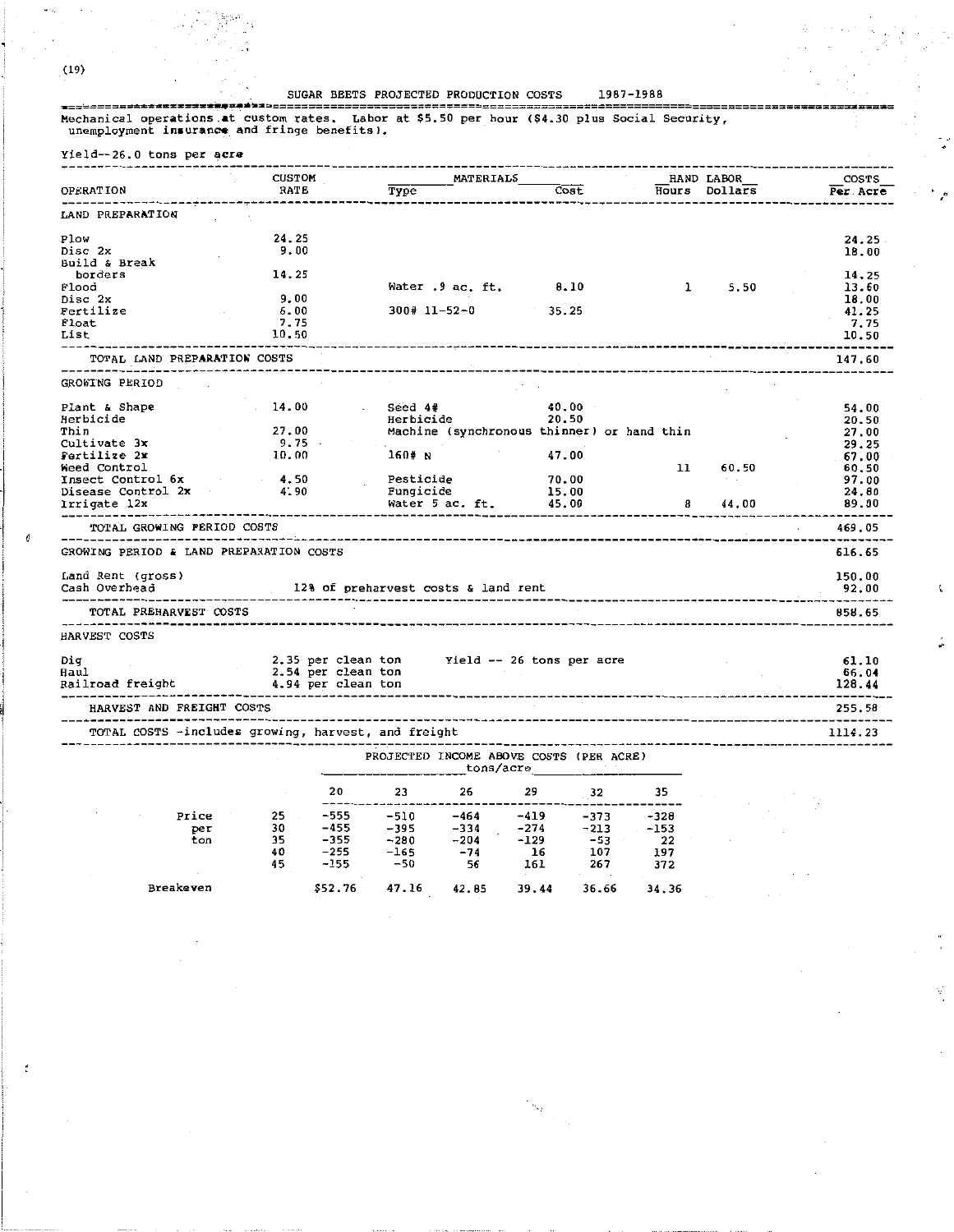#### SUGAR BEETS CULTURE

| YEAR | <b>ACRES</b> | YIELD/ACRE (TONS) | VALUE/TON |
|------|--------------|-------------------|-----------|
| 1986 | 33,200       | 25                | \$37      |
| 1985 | 41,300       | 21                | 36        |
| 1984 | 38,100       | 25                | 39        |
| 1983 | 36,260       | 22                | 41        |
| 1982 | 33,200       | 22                | 36        |

LAND PREPARATION: Pre-irrigation on flat ground rather than beds expensive, produces lower salinity and better soil bed. Most growers will plow and some will subsoil. is less condition in the planting

SEEDING RATE: Early plantings during extremely hot weather will require a higher seeding rate to achieve the proper stand.

- PLANTING DATES: The planting season begins August 20 or September 20 and continues through October.
- VARIETIES: The varieties resistant to infectious yellows virus should be planted. New varieties with a higher degree of resistance to some diseases in the Imperial Valley are available. New varieties are being tested annually.
- FERTILIZATION: Phosphate--broadcast before listing. Nitrogen--apply 1/3 of required amount with phosphate preplant, 1/3 at thinning and final 1/3 before mid-December. Late applications of nitrogen will reduce sugar percentage and purity. Ammonium nitrate is a good source for sugar beets.
- IRRIGATION: Irrigation is by furrows. The crop is "irrigated up" initially and may require "watering back" within 4 or 5 days to get a stand. Never allow the crop to wilt or suffer from shortage of water. Ten to 20 irrigations may be required. Last irrigation should be applied at least 30 days prior to harvest.
- PEST CONTROL: Pest populations vary from year to year and costs vary accordingly. A number of insects and diseases may be a problem during the growing season. Growers planting extremely early should exercise all caution Growers planting extremely early should exercise all caution<br>by inspecting fields often and carefully. Crickets, flea against damage by inspecting fields often and carefully. beetles and armyworms occur as seedling pests and are especially damaging in early plantings. From January to March the green peach aphid is a primary<br>pest. Spider mites and leafhoppers occur as late season pests. Sweetpotato Spider mites and leafhoppers occur as late season pests. Sweetpotato whitefly can be an occasional pest spreading a virus disease, infectious yellows, but little can be done to control the problem. Avoid planting sugar beets near fall melons or cotton to escape the effects of these insects as they migrate. Nematodes can be a problem. Growers should carefully clean all nematode infested machinery moving into beet fields. Crop rotation is the best control. Consult farm advisor for list of registered and adapted chemicals.

Several weed control options exist, consult weed control farm advisor for **current recommendations.** 

(20)

1987-1988